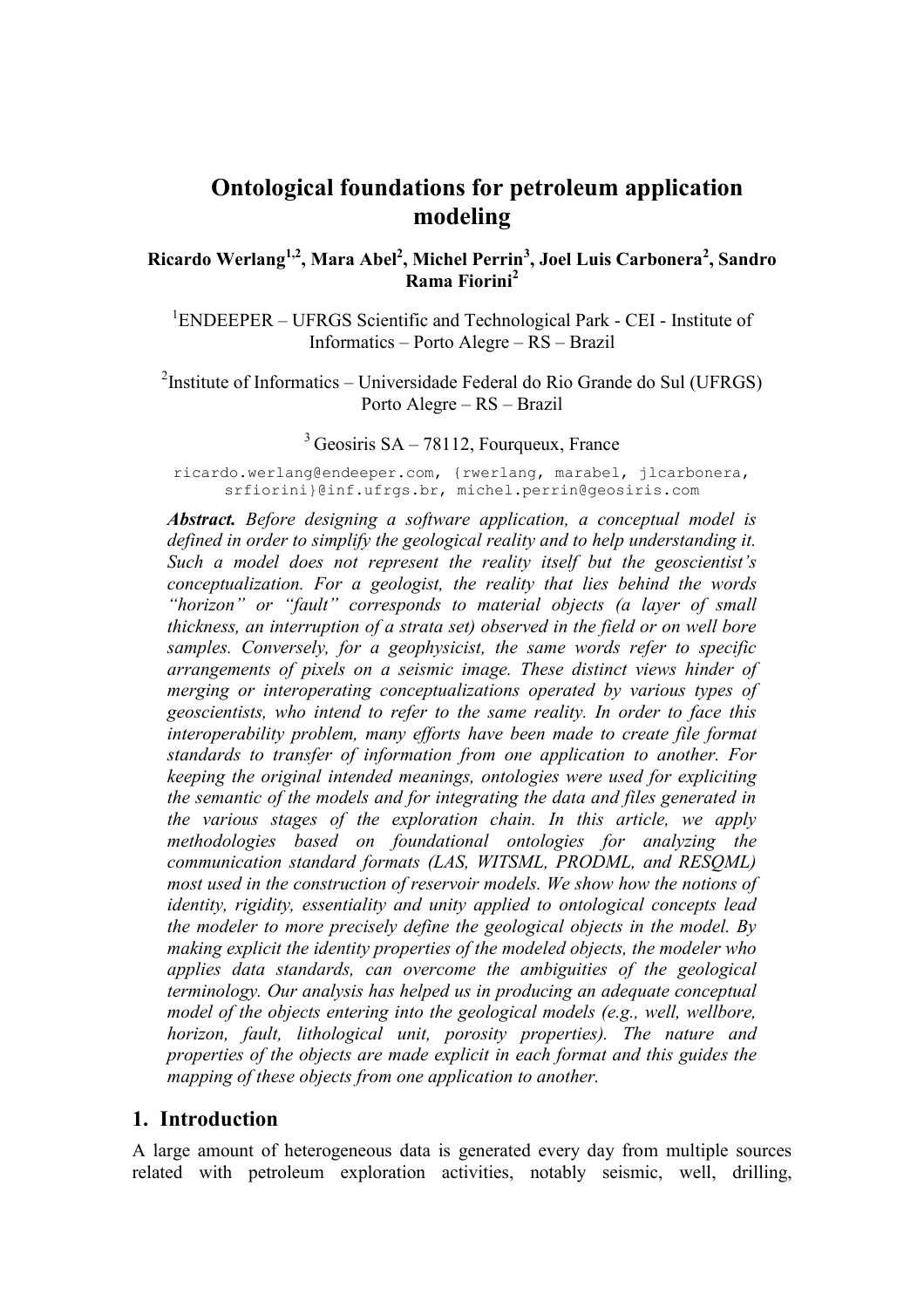transportation, and marketing data. The petroleum industry depends on the efficient use of these data to the construction of computer models in order to reduce decision-making uncertainty and risk. Earth models, that are three- (3D) or four-dimension (4D) representations of data and interpretation concerning subsurface resources, are key tools for identifying and characterizing potential hydrocarbon reservoirs.

Earth models are developed by geoscientists who are responsible for evolving a hydrocarbon prospect through various stages of modeling. Their final goal is the building of a reservoir model, which will be used for simulating oil accumulation in the underground. Currently, this final model is connected to the original raw data by a long chain of successive interpretations realized by different professionals (e.g. geophysicists, geologists, reservoir engineers, etc.) who may have different conceptualizations about the modeled objects. These different professionals use heterogeneous data management environments that rest on various data representations and encoding conventions for dealing with the same information in different parts of the workflow.

An integration approach to deal with these heterogeneous sources is still a significant problem in the petroleum industry. Although the original geologic objects in reality are the same, the process of representing and building an information system fails in guaranteeing interoperability among the systems along the petroleum exploration process. *Interoperability* is the capability of providing to the user a uniform access to data or information that were created and managed by different information systems [\(Wache, Vogele et al., 2001\)](#page-19-0), i.e., the ability of distinct information system applications and services to communicate, exchange and share data, information and knowledge in safe and efficient way. The first step in an information integration process is to determine if the sources contain semantically related information, that is, information related to the same or to similar entities of reality. Ontologies are being applied as an approach to overcome the problem of semantic heterogeneity since they allow one to clarify the meaning of the represented concepts according to the intention of the geologists.

In this work, we claim that interoperability among earth models built and manipulated by different professionals and systems can be achieved by making apparent the meaning of the geological objects represented in the models. We show that domain ontologies developed with support of the theoretical background of foundational ontologies show to be an adequate tool to clarify the semantics of geology concepts. We exemplify this capability by analyzing the communication standard formats most used in the modeling chain (LAS, WITSML, PRODML, and RESQML), searching for entities semantically related with the geological concepts described in ontologies for Geosciences, in order to make explicit the nature and properties of the geological objects found in each format. We aim to identify which entities in the model are able to be mapped from one application to another. We will restrict our analysis to the exploration steps, although we could later extend the study to cover production too.

We will first describe hereafter in Section 2 the use of ontologies in the conceptual modeling process and show how the use of properties from foundational ontologies can lead the modeler to more precisely define the geological objects in the model. In Section 3, we will introduce several domain ontologies that were developed in the domain of Geology and petroleum exploration in the last few years, with a special regard, in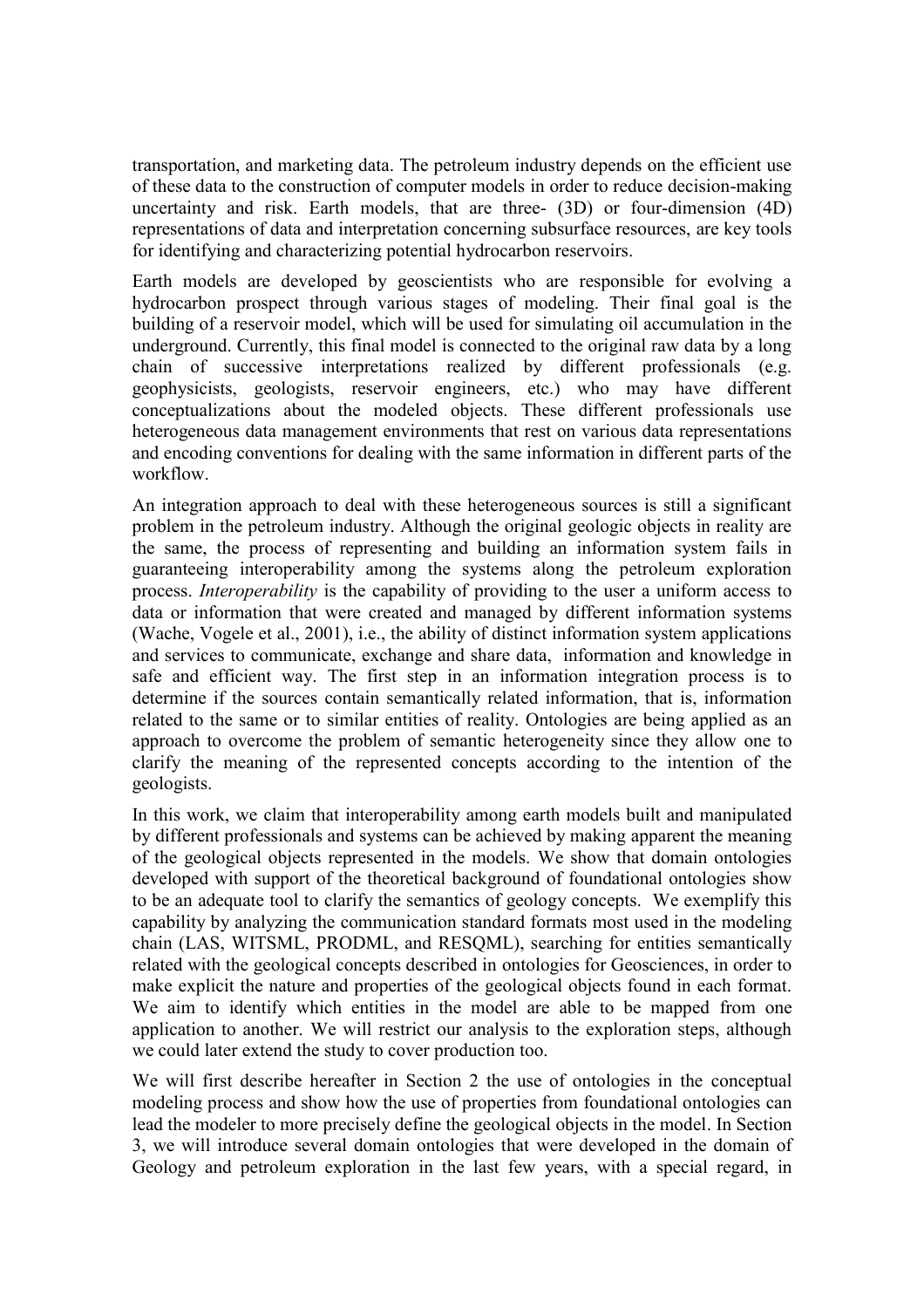Section 3.1, to the Basic Geology ontology [\(Mastella, 2010\)](#page-18-0). We will then describe with some detail in Section 4 the analyzed communication standard formats, presenting the results of the analysis performed with LAS (Section 4.1), WITSML (Section 4.2) and RESQML (Section 4.3). In Section 5 we will present the conclusions of our work.

## **2. Conceptual modeling and foundational ontology**

The modeling process in reservoir analysis is carried out by the geologist, who tries to capture and represent parts of the geological reality of the subsurface. In order to cope with this task, the geologist creates mental models of his comprehension of the subsurface geology. A mental model abstracts the relevant aspects of the objects, omitting those considered irrelevant for the task in hands. The *conceptualization* represented in an earth model is an abstract entity that only exists in the geologist's mind. Consequently, what is finally represented in the model is the geologist's idea about reality and not the reality itself. In order for a model to be understood by a community of professionals along with the modeling chain, the set of concepts in the geologist's mind and the corresponding external representation need to share the same respective meanings accepted by the community. These shared concepts and the agreed representations are what we call an *ontology*.

In the context of Computer Science, the term ontology usually designates an artifact that refers to some shared conceptualization and to its external representation in a computer processing language [\(Gruber, 1992\)](#page-18-1). However, Nicholas Guarino [\(Guarino, 1998\)](#page-18-2) reinforces that an ontology is a logical theory accounting for the *intended meaning* of a formal vocabulary utilized for representation. Indeed, ontology is the theory that helps us in keeping the correspondence between the geological reality and the models produced from this reality.

Domain ontologies refer to the concepts and meanings that a group of people needs to share when they communicate for solving problems in some restricted domain. Several domain ontologies were developed in the domain of Geology and petroleum exploration in the last few years, with the aim of defining standards for scientific communication, improving data integration and system interoperability. These efforts will be introduced in the Section 3 of this paper.

Foundational ontologies are meta-models that orient the way in which some conceptualization should be identified and modeled in a formal representation to build an artifact representing the domain ontology. The object of foundational ontologies is the study of *universals,* which are the intended meaning or the abstraction of the main properties that characterize a set of *individuals* recognized in the real world. Universals are equivalent to classes or objects in modeling languages, while individuals are their instances. Ontological analysis also provides an important distinction among the entities in terms of their behavior with refers to time: *endurants* and *perdurants*. Endurants correspond to individuals wholly present whenever they are present, i.e., *they are in time* (e.g., rock, reservoir and petroleum). Perdurants correspond to individuals composed of temporal parts, they *happen in time* in the sense that they extend in time accumulating temporal parts (e.g., deposition, oil migration or earthquake). Endurants have a relation of participation in perdurant occurrences, and these are commonly responsible for the creation of those. Also, foundational ontologies deal with some ontological properties drawn from Philosophy (e.g., identity, dependence, unity), i.e.,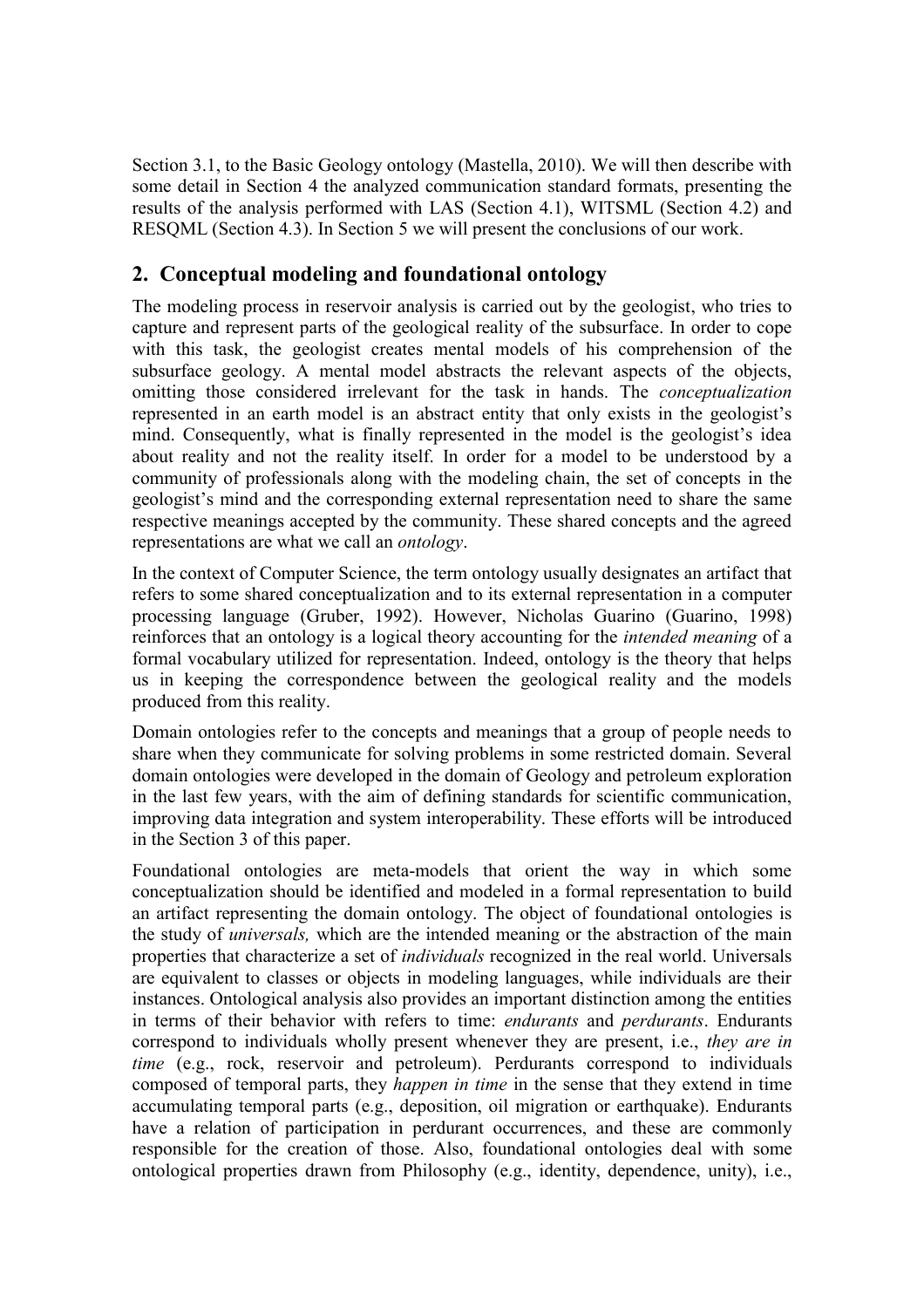with formal aspects of universal and individuals irrespective of their particular nature. The properties applied in this work are *essence, identity,* and *unity* [\(Guarino and Welty,](#page-18-3)  [2009\)](#page-18-3).

A property of an entity is *essential* to that entity if it must hold for it. It is a definitional property, that explains what makes some individual be an instance of a particular universal. For example, it is essential for a mineral being solid and having a crystalline structure at a normal temperature. Some essential properties are *rigid*, meaning that they are essential to all their possible instances. Some minerals, opal for instance, may not show a crystalline structure. However, if it ceases of being a solid, it will stop being a mineral. Being solid is a rigid property for a mineral that helps in identifying and defining it. Some properties are *anti-rigid*. For example, a *reservoir* can stop being considered a reservoir because it was fully depleted or became non-economic, but the concrete entity that was before a reservoir (the rock unit) is still there. Rigid properties are important because they identify the objects that are present in all geological models and can be mapped from one model to another. Also, they are the only properties that should be used for defining taxonomies (subsumption relationship) for structuring the model.

*Identity* refers to the issue of being able to recognize individual entities in the world as being the same (or different), and *unity* refers to the issue of being able to recognize all the parts that form an individual entity. Both ontological properties are crucial for geological interpretation and are used by geologists to interpret stratigraphic and structural correlations. Identity involves, for instance, the rigid properties of a rock unit that need to be considered for deciding, whether a body of rock corresponds or not to some geological unit although these two entities were possibly described in two different places (a wellbore and an outcrop, for example). Unity refers to the problem of describing the parts and boundaries of an object, so that we can decide what is part of the object, what is not, and under what conditions the object is a whole. For example, *water* is a concept whose instances were not wholes, except if they are limited by an instance of some other object, such as a cup, a bottle or a lake. In the same sense, rocks have no unity, since a rock can only be individualized by a core, a sample or a geological unit.

### **3. Standards and ontologies in geological modeling**

Intense efforts were developed, during the last years, by various organizations (geological surveys, geoscience consortia, oil companies) for issuing codifications and formalizations of geological knowledge. According to the specific domains or activities that these organizations address, these can be classified in various categories.

Geological surveys are national or regional institutions, which are notably in charge of issuing geological maps. Their main goal is exchanging the information contained in field or laboratory observations and linking it with the objects that they intend to represent on a geological map. Between the geological surveys, a few models stand out. The NADM model - North American Geologic Map Data Model<sup>1</sup> [\(Richard, 2006\)](#page-18-4) - and the derived  $GeoSciML^2$  model are designed as ontologies for developing interoperable

<sup>1</sup> <http://ngmdb.usgs.gov/www-nadm/>

<sup>2</sup> <http://www.geosciml.org/>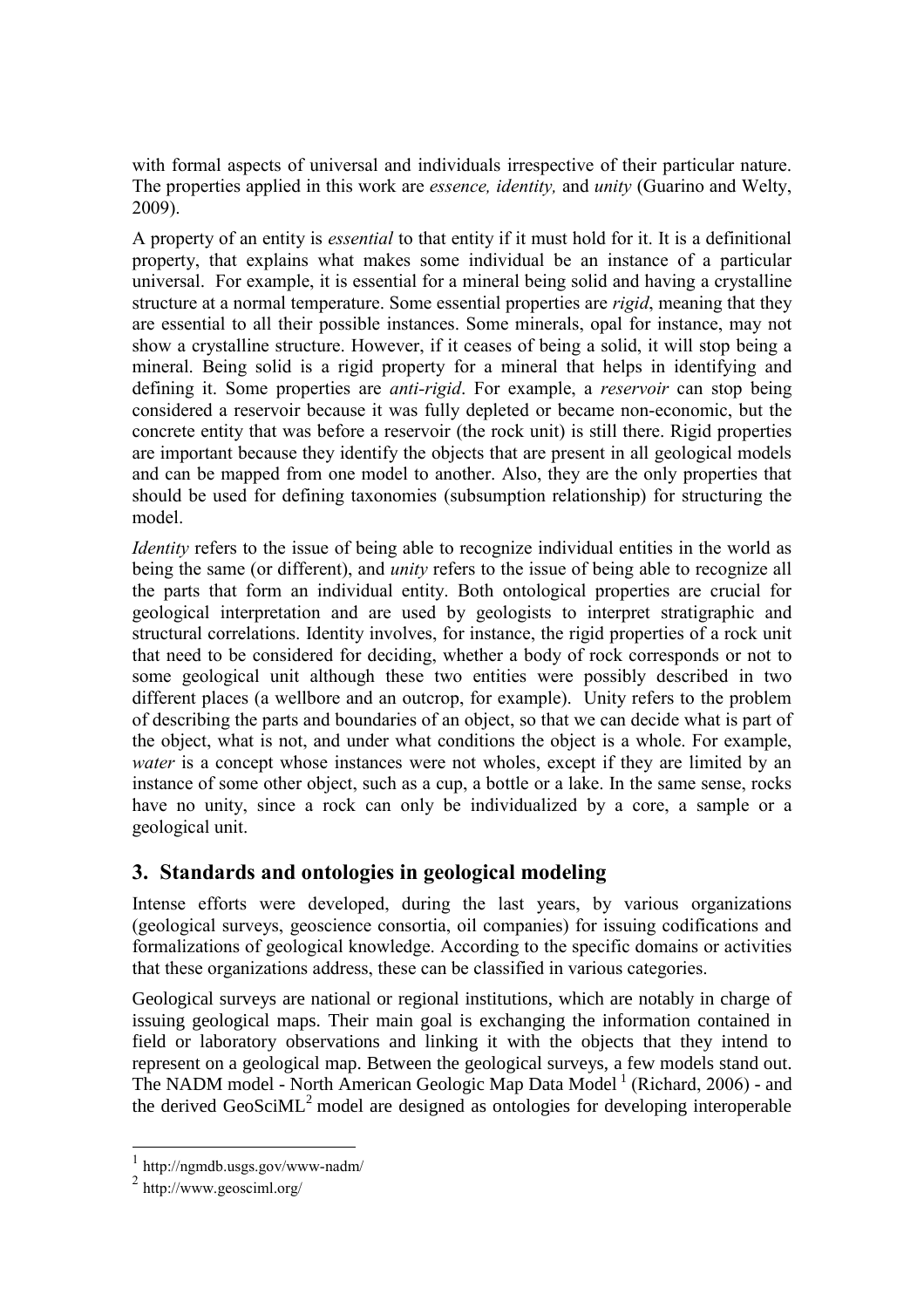geologic map-centered databases. The GeoSciML formalization is based in addition on the normative Geography Markup Language (GML) for the representation of geographic features and geometry. The GEON (Geosciences Network)<sup>3</sup> project is interested for its part in the problem of integrating geologic maps, whose source files contain geologic age or rock type information in the tables with different schemas and vocabularies.

Among the oil companies projects, stand out the IPP (Integrated Information Platform, [\(Omdal, 2006;](#page-18-5) [Sandsmark and Mehta, 2004\)](#page-19-1) project, comprising one of the largest ontologies ever developed for an industrial field for formalizing the terminology used in petroleum production. The project addresses many domains, such as subsea production equipment, seismic, drilling and logging, reservoir evaluation, but does not include earth sciences. Parts of the ontology are based on the ISO 15926 standard, for oil and gas *production* life-cycle data, which considerably differs from the oil and gas *exploration* life-cycle data, but they also include concepts issued from other terminologies.

For specific geoscience domains, many knowledge models were defined as well as specialized domain ontologies and upper level ontologies. Some of these models are to be found in [\(Sinha, 2006\)](#page-19-2). In addition to those, stand out the ontologies proposed in: [\(Abel, 2001\)](#page-17-0), for petrographic description of reservoir rocks; [\(Cox and Richard, 2005\)](#page-17-1) and [\(Perrin et al., 2011\)](#page-18-6) for geological time; and [\(Lorenzatti et al., 2009\)](#page-18-7), for modeling of sedimentary structures and textual features of rocks. Some of them are proposed to be upper-level ontologies, which define more abstract objects in some domains, intended to support the organization and knowledge interchanging is some area of knowledge. That is the case of: the ontologies proposed by the project SWEET (Semantic Web for Earth and Environmental Terminology), which includes several thousand terms, spanning a broad extent of concepts from Earth system sciences and related concepts [\(Raskin and](#page-18-8)  [Pan, 2005\)](#page-18-8); and the ontology proposed in [\(Mastella, 2010\)](#page-18-0), the Basic Geology ontology, that describes and interconnects geological entities considered in reservoir modeling.

In Section 3.1 we will describe in more details the Basic Geology ontology, which is an ontology built around the concept *GeologicalObject* defining the main concepts that we have used in our analysis.

### **3.1. Basic Geology ontology**

The Geological Object ontology summarizes a diversified amount of endurant geological objects that can be simple or complex (examples among many other are: a *stratified sedimentary unit,* a *reef,* a *diapir,* a *fault network*, etc.). Complex geological objects can be made of a various number of atomic geological objects. The Basic Geology Ontology was proposed with the important role of providing high level, general geological objects that helps in linking further knowledge and data representations. We will describe here a modified version of the Basic Ontology adherent to ontological principles of modeling. The original definition of the ontology can be found in the site of project  $E-W_{OK}$  H<sub>UB</sub> (Environmental Web Ontology

<sup>3</sup> <http://www.geongrid.org/>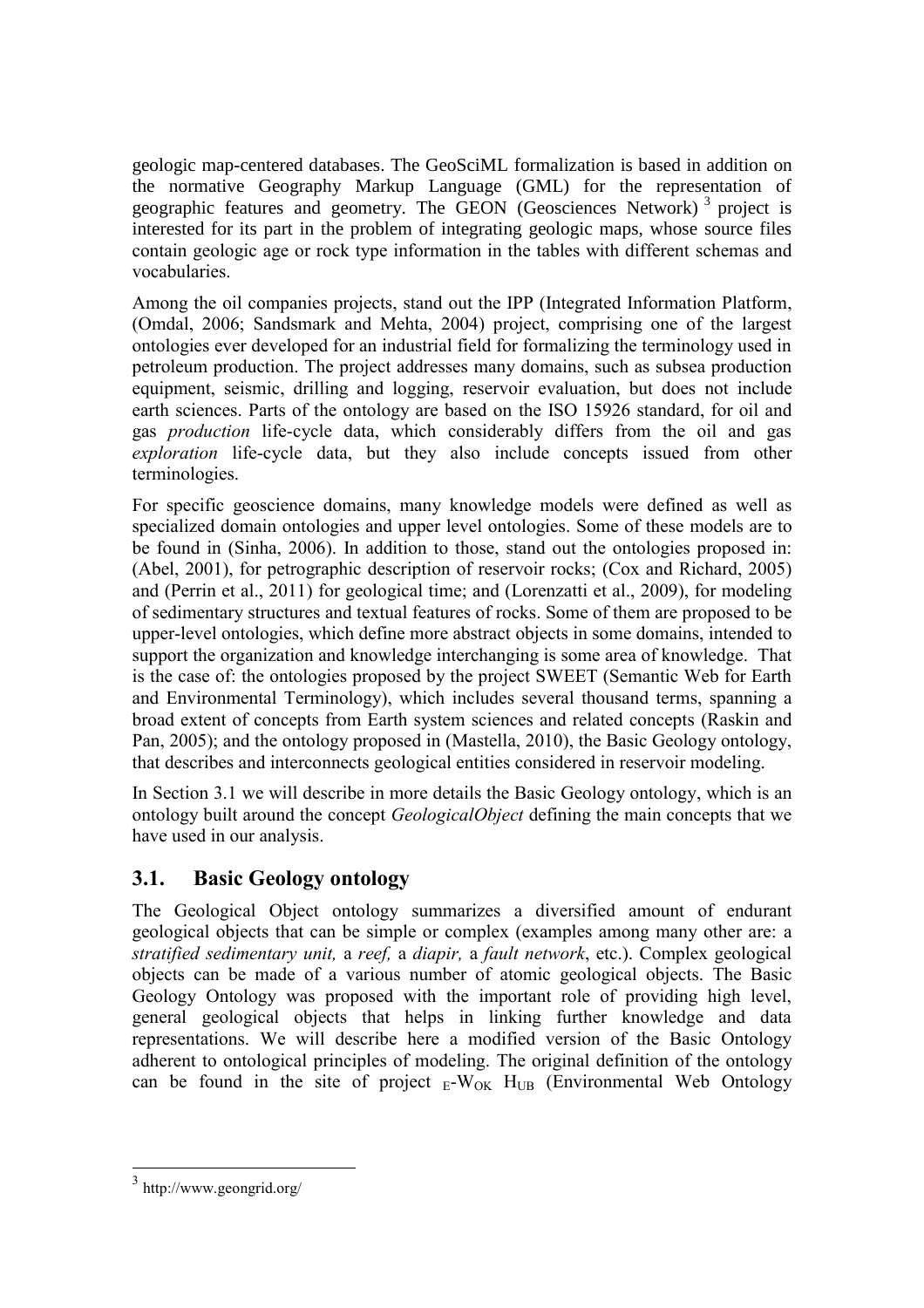Knowledge Hub).<sup>4</sup> The RDFS/OWL version of the ontologies related to this project can be downloaded from this same site.<sup>5</sup>

There are two kinds of elementary geological objects [\(Mastella, 2010\)](#page-18-0):

- 2D objects, corresponding to **Geological Boundaries**, such as the erosion surface *E*, the fault *F* and the upper and lower boundaries *bu* and *bl* on Figure  $01:$
- 3D objects, which are **Geological Units**, such as the sedimentary unit *U* limited by the boundaries *bu* and *bl* on Figure 01. Geological Unit is a volume of continuous geological matter limited by one or several Geological Boundaries.



Figure 01: Geological objects: Erosion surface *E*, fault *F* and Sedimentary strata unit *U*, constituted of volume and boundaries *bu* and *bl* [\(Mastella, 2010\)](#page-18-0)*.*

*Geological boundaries, units* and *structures* are rigid objects that preserve the unity property. This means that their instances in reality cannot stop being instances of these objects or they would disappear. Along with the *substance* that specializes *rock,* these are the most important concepts for data. We will detail the ontological properties and relationships of these objects in the way they are usually conceived by geologists.

Rocks are the substance that makes possible geological units to exist in space. The identity of a unit is given by its spatial properties (e.g., location, size, format). A geological unit provides unity to an instance of rock, but not identity. The identity of a rock is given by its internal properties, such as, composition, texture, fabric. A subclass of a substance needs to preserve the same identity properties. A taxonomy of the concept rock would include carbonate and siliciclastic rocks, but rock cannot subsume the concept *sill* (a horizontal intrusion of rock) as a sub-class of rock, since the identity of sill is not provided by a lithology, but by some lithological unit (considering properties like size and position).

The relationship between a geological unit and a rock is called constitution. When we say that a geological unit has some property like *granulometry*, we are meaning that the substance that constitutes a lithological unit has this property, but not the unit itself. When we assert that a lake is salty, we indeed refer to the property of the water that is inside the lake. Taking care of preserving the independence and the specific properties of two concepts collocated in space such as *rock* and *geological unit* will allow us to integrate them within other applications in a much easier way.

 4 <http://www.inria.fr/sophia/edelweiss/projects/ewok/>

<sup>5</sup> [http://www-sop.inria.fr/edelweiss/projects/ewok/ontologyview/ontologies.html/](http://www-sop.inria.fr/edelweiss/projects/ewok/ontologyview/ontologies.html)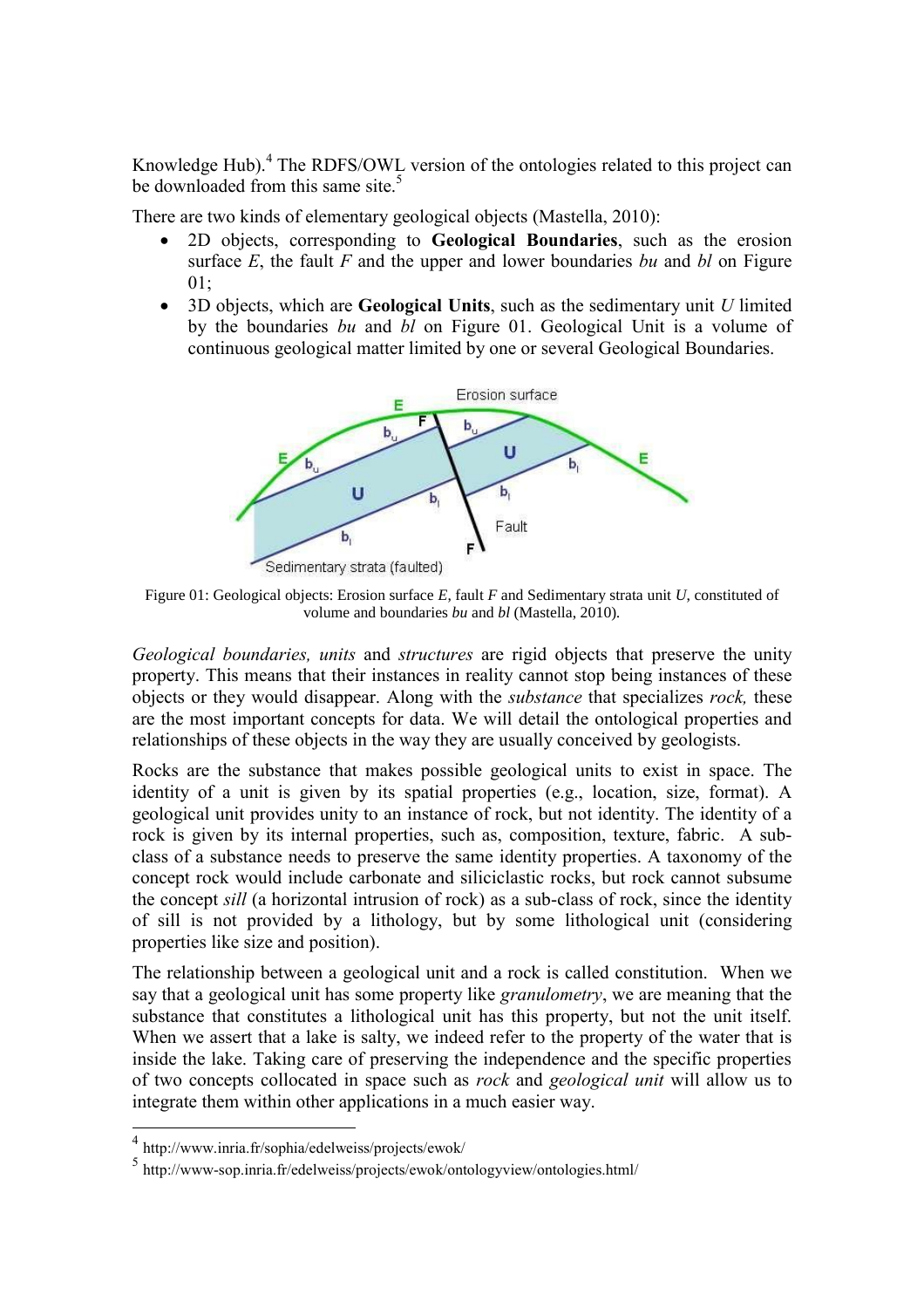In contrast with geological units, *geological boundaries* have no internal constitution. However they are still rigid concepts that are an inseparable part of a geological unit (according to the classification of [\(Guizzardi, 2005\)](#page-18-9)). Geological structures are also rigid objects and inseparable parts of geological units, whose identity is defined by geometric internal and external properties.

These few objects - boundaries, structures, units and substance - are omnipresent in earth models and are specialized, extended and derived to represent all the different aspects that some model aims to emphasize. It is important to stress that only these objects and the objects that they subsume (their subclasses) have instances, which means that any instance manipulated by some software application can be mapped to these few objects and further integrated. That statement is the basis for our approach.

Other concepts that will be further analyzed in this work have an anti-rigid identity, which means that they can preserve their existence when they lose their identity. Such concepts are existentially dependent of another concept to exist. A reservoir, a sourcerock and a trap are examples of roles played by rock units and geological structures, without configuring a specialization of rock unit. Any instance of reservoir or a source rock is necessarily an instance of a *GeologicalUnit*, and an instance of a trap is necessarily an instance of *GeologicalStructure*.

Besides the endurant universals described above, the Basic Geology Ontology describe the perdurant concept *GeologicalEvent* that instantiates individuals that are composed by temporal parts and have no physical representations in reality. A geological event may consist of a single geological process (e.g. the deposition of a sedimentary unit) or be composed of multiple geological processes (e.g., a graben filled with syntectonic sediments deposited while the faults limiting the graben are in movement). The various specializations of *GeologicalProcess*, corresponding to creation, destruction or transformation of geological matter, are detailed in the Geological Process subontology.

The Basic Geology Ontology is complemented by universals that have no identity and are existentially dependent of other objects. They describe the *properties* that characterize the concepts and are usually of special interest in reservoir characterization. Attribute domains are associated to conceptual spaces and integrated through rigid objects. For a question of space, we will not discuss here how to deal with interoperability in the case of attributes.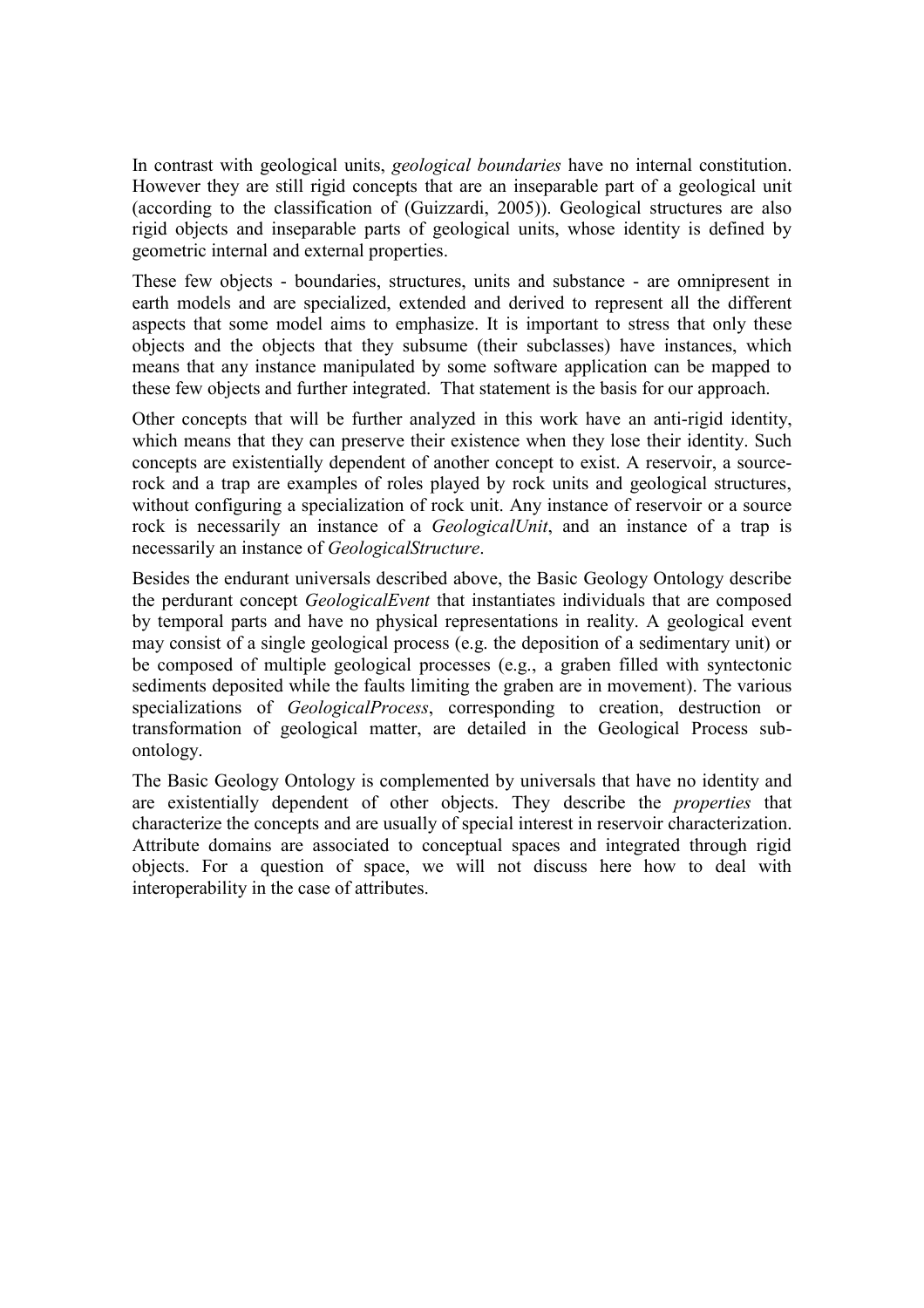

Figure 02: The top level Basic Geology ontology modified from [\(Mastella, 2010\)](#page-18-0) to describe the ontological meaning of relationships.

### **4. Communication standard formats**

A huge amount of data formats and standards are being used for data exchange in reservoir characterization models. Usually, these data are stored in different file formats and represented in different formats.

The Geological File Ontology defines the file formats used for storing information related to geological data. Basically, all data are stored in textual documents or classified as one-dimensional, two-dimensional, or three-dimensional documents, according to the way in which the data are stored (one, two or three dimensional arrays). Among those formats, the LAS and the WITSML standards store geophysical log data in one-dimensional documents. The RESQML standard, proposed by the Energistics Consortium<sup>6</sup> stores its data in three-dimensional documents, divided by three model types: '*Reservoir*', '*Structural*' and '*Stratigraphic*'. Figure 03 represents a part of the Geological File Ontology with the concepts related with the RESQML standard.

PRODML (PRODuction-ML)<sup>7</sup> is an industry standard which supports data exchange representing the flow of fluids from the point they enter into the wellbore to the point of custody transfer, together with production operation workflows, in a vendor-neutral, open format. Since this model doesn't refer to geological objects, we will not analyze it in this paper.

<sup>6</sup> <http://www.energistics.org/>

<sup>7</sup> <http://www.energistics.org/production/prodml-standards/>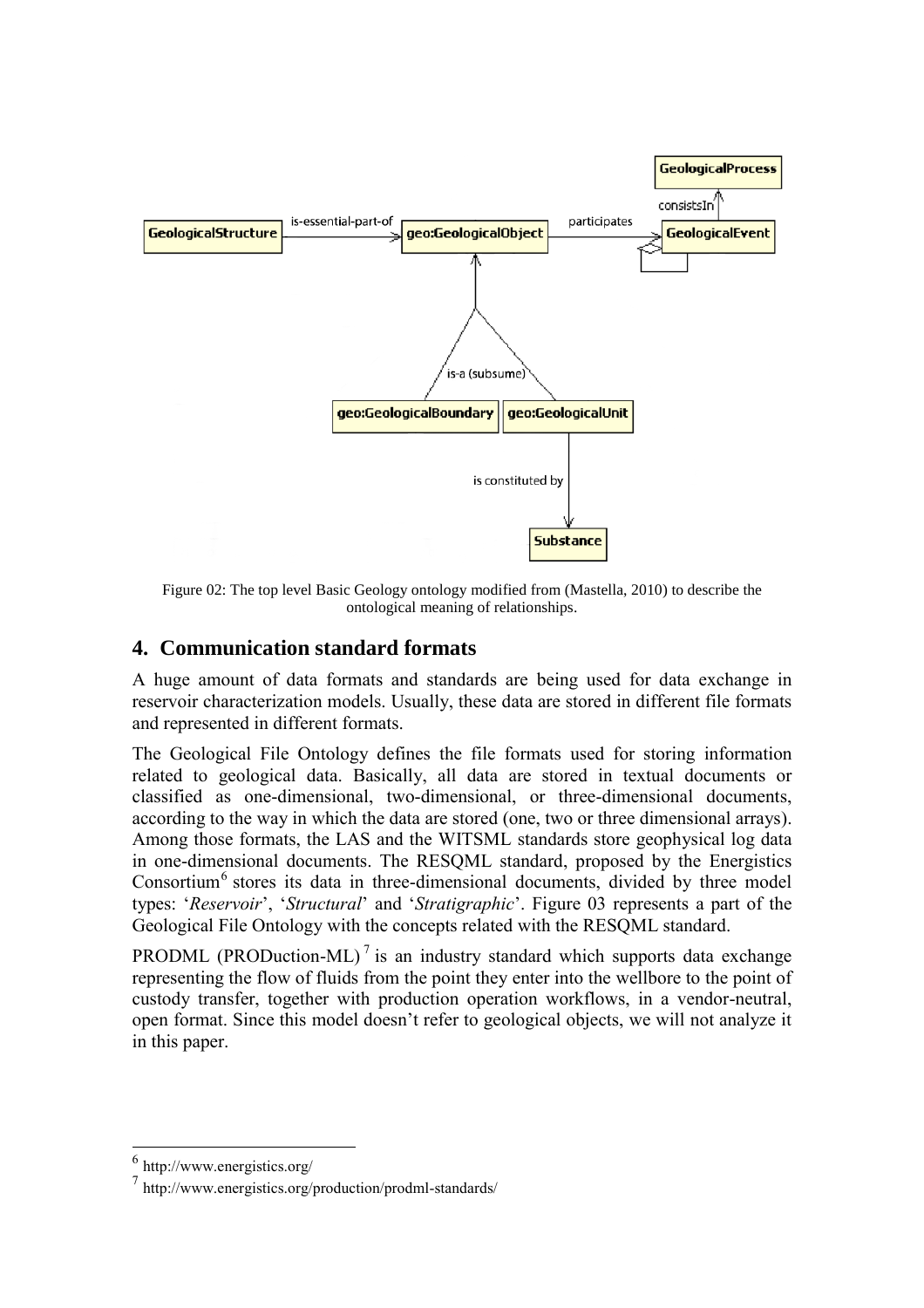In Section 4.1, we will present the analysis accomplished about the LAS standard, describing the standard itself and its data set sections. In Section 4.2, we present the analysis realized with the WITSML standard, emphasizing the data objects with possible mapping with the summarized ontologies. In the Section 4.3, we present the analysis of RESQML standard.



Figure 03: The concepts related with the RESQML standard in Geological File Ontology.

### **4.1. LAS**

The *Log ASCII Standard* (LAS) format began with the aim for a simple format for exchanging well log data. The worldwide acceptance of LAS proved the need for such a format. The Canadian Well Logging Society<sup>8</sup> introduced the LAS standard, in 1989, which is now in the third version. LAS 3.0 clarifies several of the poorly defined specifications of LAS 2.0 and provides expanded data storage capabilities, but has seen limited implementation.

LAS 3.0 files are divided into logical sections. Each section begins with a title line, which is marked with a tilde  $($ " $\sim$ " $)$  at the beginning of the line. Sections contain lines where data is described and/or stored. There are several types of sections and several types of lines within sections. The LAS 3.0 standard defines which combinations of sections must exist in LAS files, and in which order. For example, the **~Version** and **~Well** section must exist in that order in any file of the version 3.0 LAS. As in LAS version 2.0, only one well is described within a single file.

As we saw before in the Geological File Ontology, the LAS standard stores 'Well Log' data in one-dimensional ASCII documents, meaning that the data are stored in onedimensional arrays. However, when representing information through arrays, LAS version 3.0 allows that these documents have data stored as one, two or threedimensional arrays, something that was not possible until this version. The data are usually indexed to depth or time, but may be presented as discrete measurements if required. Also, data are grouped by type into related sections, as they relate to the well where the data was acquired. Types include depth and time indexing Logging, Core, Inclinometry, Drilling, Formation tops, test data, user defined types, etc.

We analyzed each data section set, including all parameter and definition data found for these data sections, searching for possible mappings with the Basic Geology ontology concepts. The concepts in LAS format map to three geological concepts: *GeologicalUnit*, *GeologicalBoundary* and *Substance*. The Basic Geology Ontology

 $\frac{1}{8}$ [http://www.cwls.org/las\\_info.php](http://www.cwls.org/las_info.php)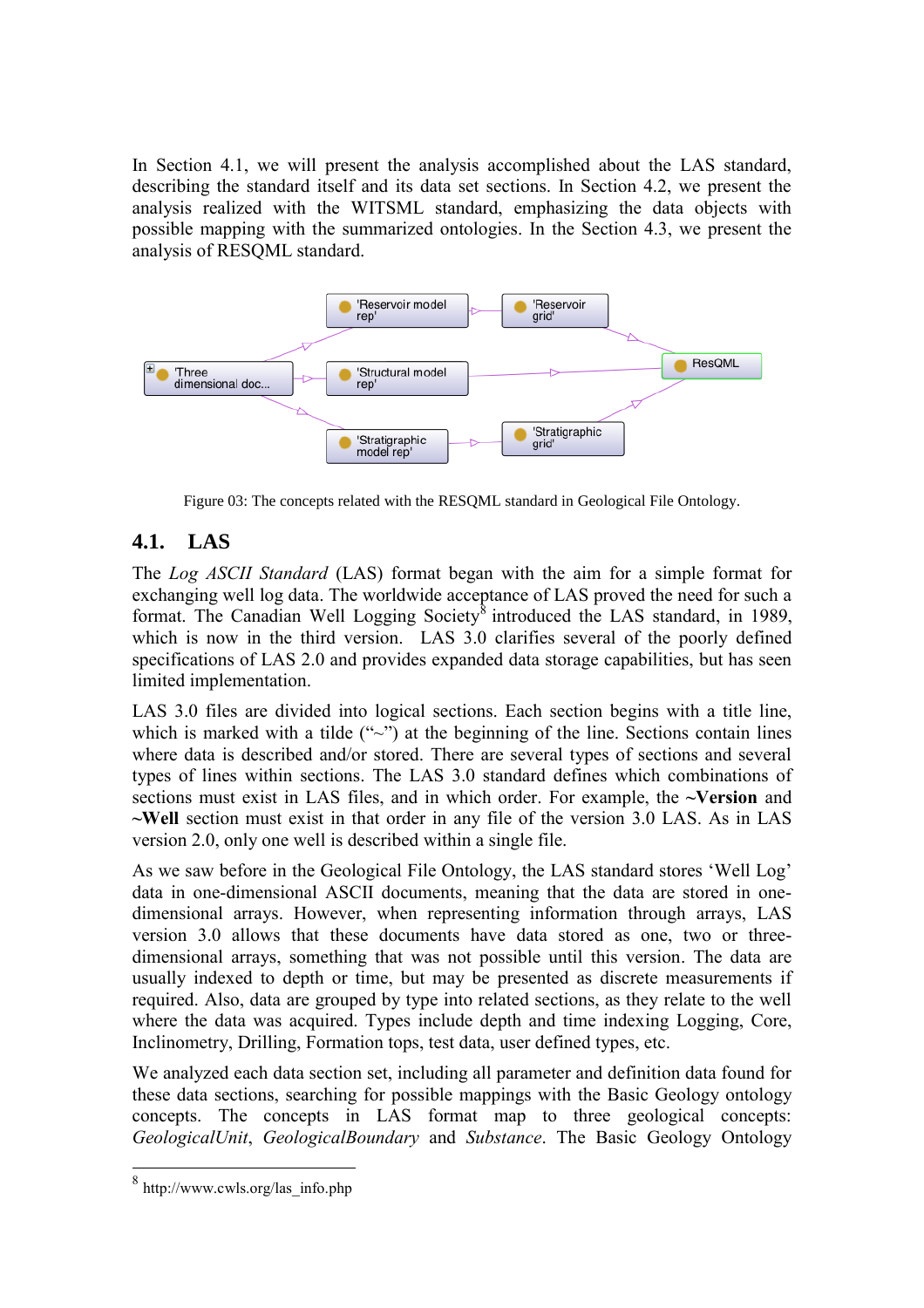does not describe a concept to represent the different bodies of rocks created by human actions, such as cores and samples. We assume that a concept in a distinct domain ontology related to well development would subsumes the concepts *Core* and *Sample* utilized in our classification. We named it *SampleOfRock* to be mentioned in this paper and it represents all partial exposition of a rock, spatially delimited by human action, such as core, samples and thin-section. Also, we consider that the concept *Rock* is a specialization of *Substance*. The result of the analysis is presented in the Table 01.

| <b>Data Section</b>                                                                          | <b>Description</b>                                                                                                                                                                                 | <b>Ontology Concept</b>                                                                                                                                                                                                                                                                                                     |  |  |
|----------------------------------------------------------------------------------------------|----------------------------------------------------------------------------------------------------------------------------------------------------------------------------------------------------|-----------------------------------------------------------------------------------------------------------------------------------------------------------------------------------------------------------------------------------------------------------------------------------------------------------------------------|--|--|
| <b>Version</b>                                                                               | Identifies information belonging to the file itself.                                                                                                                                               | Not a Geology<br>concept.                                                                                                                                                                                                                                                                                                   |  |  |
|                                                                                              |                                                                                                                                                                                                    |                                                                                                                                                                                                                                                                                                                             |  |  |
| Well                                                                                         | Contains data that uniquely identifies the Well<br>bore data.                                                                                                                                      | Not a Geology<br>concept.<br>Well development<br>ontology not described<br>here                                                                                                                                                                                                                                             |  |  |
| Log                                                                                          | Includes information about log curves, like<br>gamma ray. We can consider this information as a<br>property of the rock around the borehole.                                                       | Not a Geology<br>concept.<br>Well development<br>ontology not described<br>here.<br>The properties of this<br>concept has<br>relationship with<br>Rock, which is<br>specialization of<br>Substance                                                                                                                          |  |  |
| Core                                                                                         | Includes information about the core, like the core<br>source and type, primary formation cored, etc.<br>Also, core properties like porosity, permeability,<br>oil and water volume and saturation. | Needs to be mapped to<br>two different concepts:<br>the properties core<br>source, core type, and<br>primary formation<br>cored are properties of<br>Core; the properties<br>porosity, permeability,<br>oil and water volume<br>and saturation are<br>properties of Rock,<br>which is an<br>specialization of<br>Substance. |  |  |
| Information use for dip calculation, like Borehole<br>Inclinometry<br>Azimuth and Deviation. |                                                                                                                                                                                                    | It is related to a<br>property attached to<br>Geological Structure                                                                                                                                                                                                                                                          |  |  |
| <b>Drilling</b>                                                                              | Contains data about the process of drilling,<br>including the utilized rig and details about the<br>Not a Geology concept<br>process itself.                                                       |                                                                                                                                                                                                                                                                                                                             |  |  |
| <b>Tops</b>                                                                                  | <b>GeologicalBoundary</b><br>specialization                                                                                                                                                        |                                                                                                                                                                                                                                                                                                                             |  |  |
| <b>Test</b>                                                                                  | Includes common test data annotations normally                                                                                                                                                     | It is a property of                                                                                                                                                                                                                                                                                                         |  |  |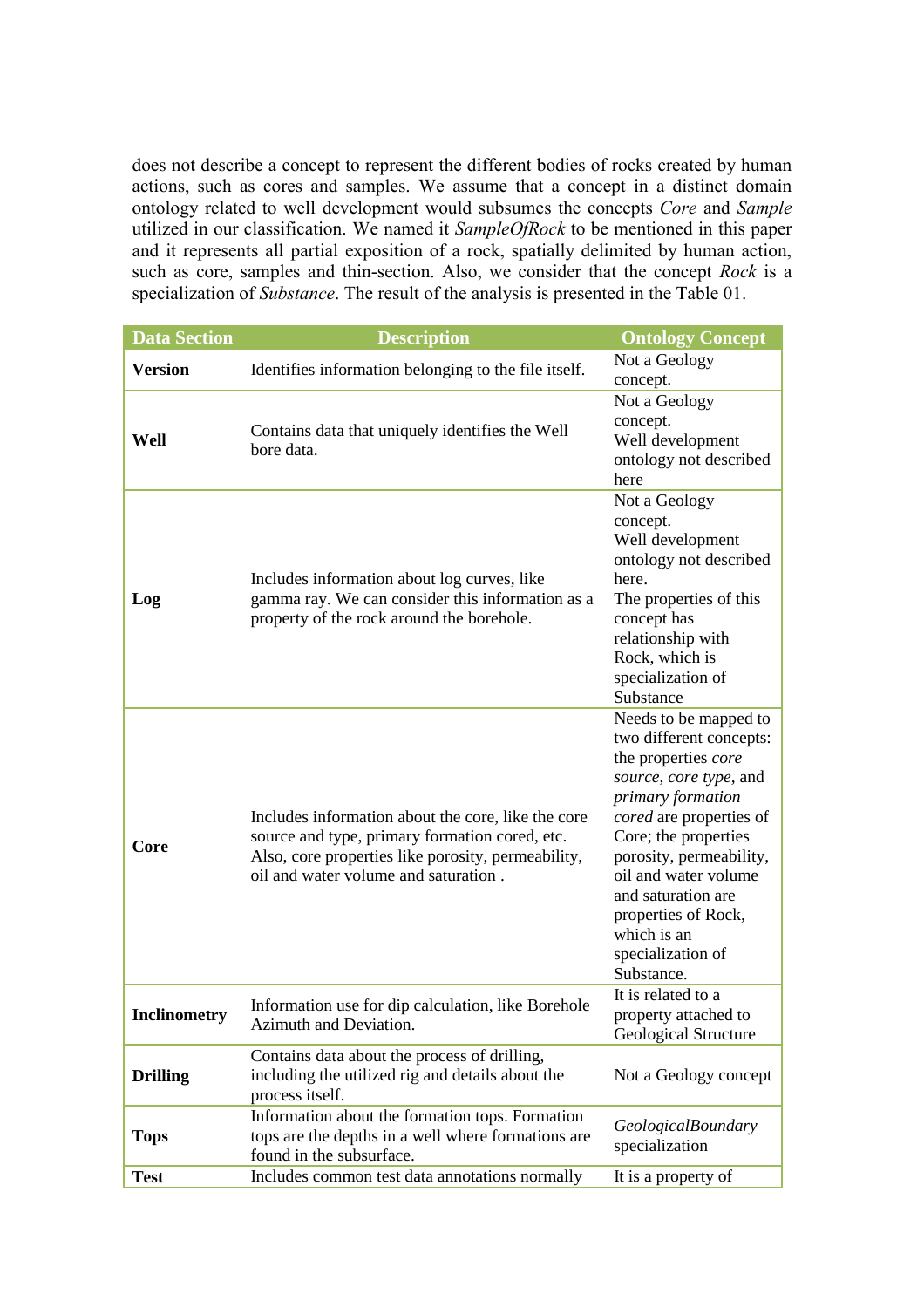| associated with petrophysical analysis | Rock, which is a  |
|----------------------------------------|-------------------|
| presentations.                         | specialization of |
|                                        | Substance         |
|                                        |                   |

Table 01: The result of the analysis realized with LAS version 3.0 data sections.

For the analysis of the LAS standard, we considered the description of each data set section and the parameter data and definition data described in the *LAS ASCII Standard document – File Structures*. Our next analysis shows the classification of the geological concepts found in the selected data set sections, according to the properties of identity, rigidity, essentiality and unity. The analyzed concepts were: *formation, core, oil* and *water.*

A lithological unit is a body of rock that is sufficiently distinctive and continuous for being mapped. The concept *LithologicalUnit* offers the principle of identity for its instances, since geologists are able to distinguish one instance from another by observing their visual characteristics. Also, this concept provides the principle of unity for their instances. This principle involves the observation of discontinuities in the visual characteristics of some body of rock, allowing the geologist to distinguish different lithological units. Furthermore, this concept is rigid, since its instances cannot fail to be so, unless it ceases to exist.

If the age and stratigraphic position of a lithological unit can be determined, this unit is referred as a formation and is given a name in order to support stratigraphic correlation. Even if the identity of the concept *Formation* is defined by rigid properties (lithological properties age), there are no instances of the concept *Formation* that are not instances of *LithologicalUnit*. Actually, a formation does not exist until some lithological unit is identified as such by geologists. This shows an existential dependence that is not acceptable for a rigid concept. Consequently, *Formation* is an anti-rigid concept and plays a "role" for some lithological unit. So, in terms of integration, a formation should be mapped to a lithological unit in other models.

A *Core* is a cylindrical sample extracted from a lithological unit that is being drilled. It is composed by one or more types of rocks. It is a specialization of *SampleOfROck* and it has a relationship of constitution with *Rock*. It is a rigid concept that preserves identity and unity.

Among the analyzed concepts, the concepts *Oil* and *Water* do not have unity, since they can only be individualized by other concepts (like a barrel of oil, a bottle of water, or a sample of rock). They are rigid concepts: they cannot stop being water and oil, without stopping to exist. But they are both uncountable objects, whose instances need to be individuated through a container, for instance, a reservoir. Water and oil are interesting for modeling in view of their internal properties. When present in some application, rigid and not unified objects preserve a relation of container or location with some rigid and whole entity (e.g., *oil is present within a reservoir)*. So, rigid and not unified objects are identified by their internal properties rather than by their spatial characteristics.

Less intuitively, the concept of *Rock* (specialization of *Substance*) in Geology is similar in ontological terms to *Oil* and *Water*. *Rock* is rigid concept with no unity property. It is individuated by some other entity, typically a *lithological unit*, a *core*, a *sample* or a *layer* in outcrop, with whom rocks have the ontological relation of *constitution*.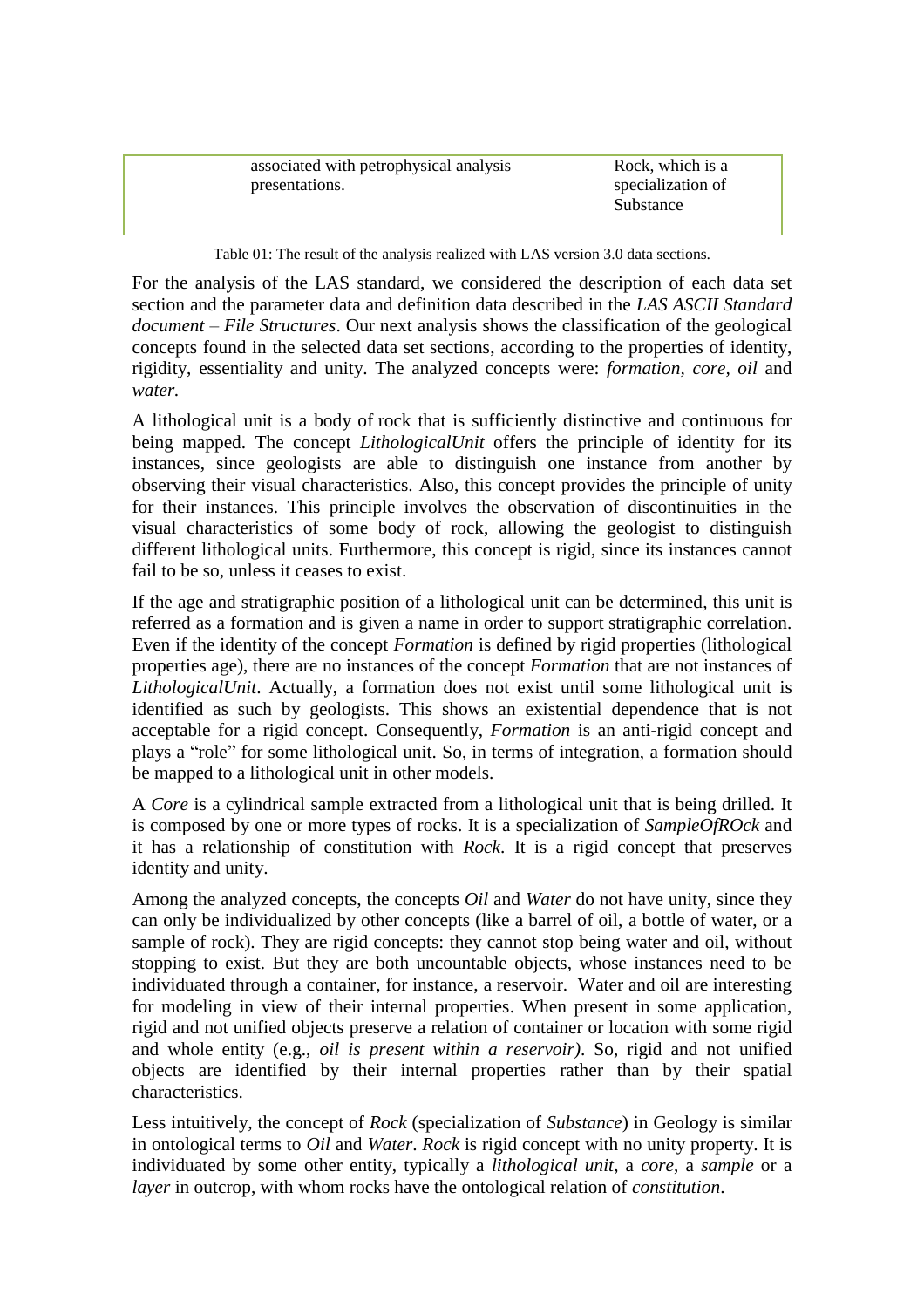The result of this analysis is presented in the Table 02. The signs + indicates that the concept preserve that property, while – means the opposite.

| <b>Type</b>              | <b>Supplies</b><br><b>Identity</b><br>$\left( \mathbf{O}\right)$ | <b>Carries</b><br><b>Identity</b> | <b>Rigidity</b><br>(R) | <b>Relational</b><br><b>Dependence</b><br>(D) | <b>Unity</b><br>(U) |
|--------------------------|------------------------------------------------------------------|-----------------------------------|------------------------|-----------------------------------------------|---------------------|
| Oil                      | $\pm$                                                            | $^{+}$                            | $^+$                   |                                               |                     |
| Water                    | $^{+}$                                                           | $^{+}$                            | $^{+}$                 |                                               |                     |
| <b>Rock</b>              | $^{+}$                                                           | $^{+}$                            | $^{+}$                 |                                               |                     |
| <b>Lithological Unit</b> | $^{+}$                                                           | $^{+}$                            | $^+$                   | -                                             | $^+$                |
| Core                     | $^{+}$                                                           | $^{+}$                            | $^+$                   |                                               | ┿                   |
| Log                      |                                                                  |                                   |                        | $\overline{+}$                                |                     |
| Inclinometry             |                                                                  |                                   |                        | $\, +$                                        |                     |
| <b>Tops</b>              | $\,+\,$                                                          | $\pm$                             | $^+$                   |                                               | $^+$                |
| <b>Test</b>              |                                                                  |                                   |                        | $^{+}$                                        |                     |

Table 02: The result of the classification realized with LAS types.

## **4.2. WITSML**

1

The Wellsite Information Transfer Standard Markup Language (WITSML)<sup>9</sup> is a standard used for sending well site information in an XML document format developed to promote the right-time, seamless flow of well data between operators and service companies, as well as regulatory agencies, in order to speed and enhance decisionmaking and reporting.

A WITSML document consists in one or more complete WITSML data-objects that correspond to a logical representation and organization of the data items associated with the major components and operations involved in well drilling —such as well, wellbore or log— represented as an XML document, which is essentially a text string. So each WITSML data-object is defined by an XML schema and is its own document. Each schema defines a set of data that can be transmitted within a single XML document and represents a cohesive subset (e.g. well, wellbore, rig, etc.) of an overall logical schema related to a single domain (well). Data object schemas contain attributes, elements, and included component sub-schemas. Figure 05 represents the WITSML data objects relationships.

We have chosen for analysis the components that have relation with a *GeologicalUnit* or a *GeologicalBoundary,* as well as, those that can be mapped with the Basic Geology ontology and its sub-ontologies. The WITSML standard enumerates 113 types with valid values for those elements. Analyzing these enumerated types, we identified 10 types whose values can be mapped to concepts from the Basic Geology ontology. A brief description of the identified type names is listed in the Table 03.

<sup>9</sup> <http://www.energistics.org/drilling-completions-interventions/witsml-standards>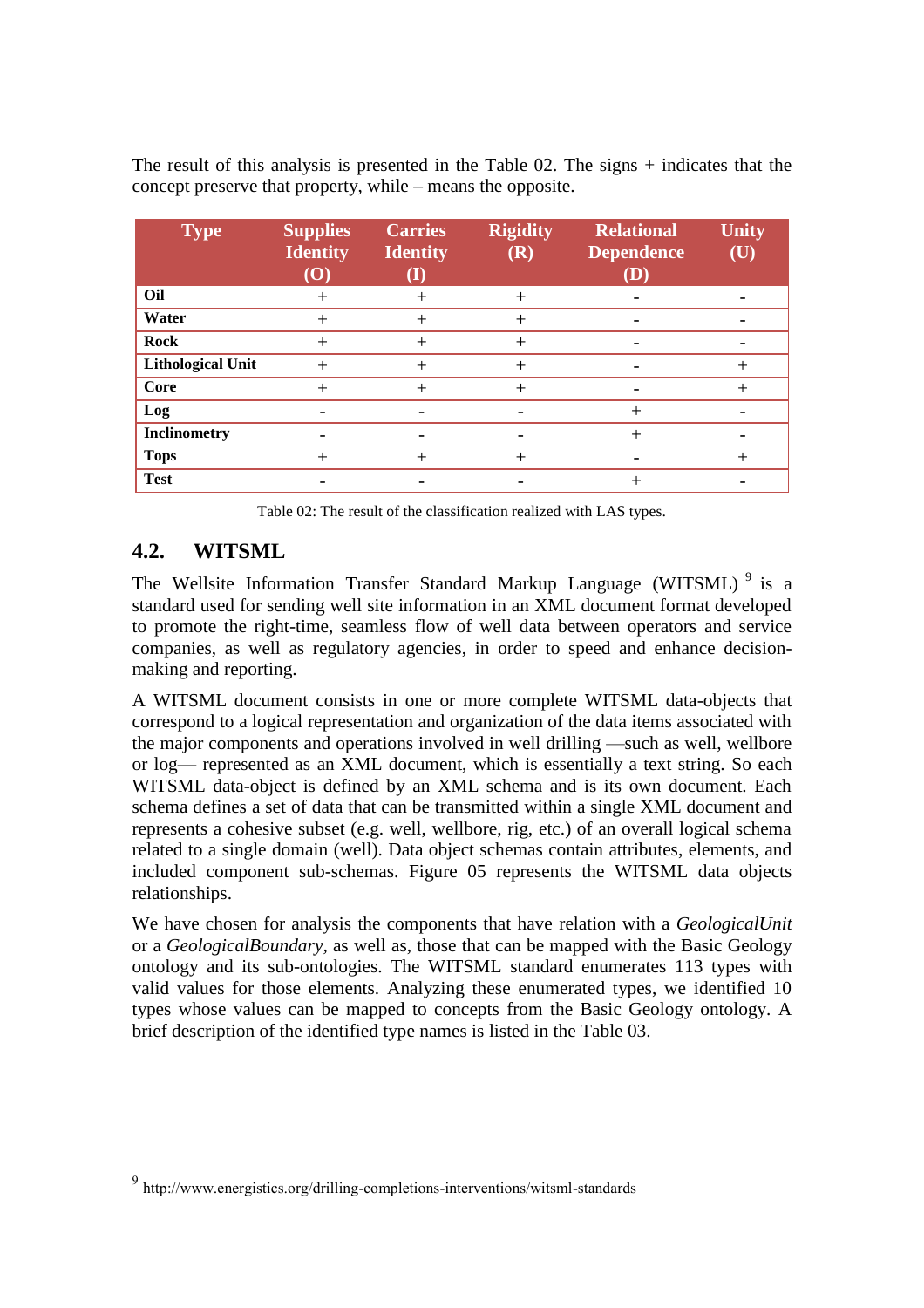

Figure 05: The WITSML data objects relationships.<sup>10</sup>

| <b>Type Name</b>        | <b>Description</b>                     | <b>Ontology Concept</b> |  |
|-------------------------|----------------------------------------|-------------------------|--|
| Chronostratigraphy      | Specifies the unit of                  | ontology<br>Time<br>not |  |
| Unit                    | chronostratigraphy.                    | described here          |  |
| LithologyType           | The geological name for the type of    | Rock, which is an       |  |
|                         | lithology from the enum table listing  | specialization of       |  |
|                         | a subset of the OneGeology / CGI       | Substance               |  |
|                         | defined formation types.               |                         |  |
| LithostratigraphyUnit   | Specifies the lithostratigraphy unit.  | GeologicalUnit          |  |
| <b>MatrixCementType</b> | Lithology matrix/cement description.   | Property of Rock, which |  |
|                         |                                        | is an specialization of |  |
|                         |                                        | Substance               |  |
| <b>MudClass</b>         | Defines the class of a drilling fluid. | Substance               |  |
| <b>MudSubClass</b>      | Mud Subtype at event occurrence.       | Substance               |  |
| <b>QualifierType</b>    | Represent the type of qualifier in     | Property of Rock, which |  |
|                         | lithology.                             | is an specialization of |  |
|                         |                                        | Substance               |  |
| <b>StimFluidSubtype</b> | The fluid sub type.                    | Substance               |  |
| <b>StimFluidType</b>    | The fluid used for some stage of the   | Substance               |  |
|                         | stimulation job.                       |                         |  |
| WellFluid               | The type of fluid being produced       | Substance               |  |
|                         | from or injected into a well facility. |                         |  |

Table 03: The selected type names and their descriptions.

We also analyzed all WITSML data objects (27 data objects) searching for possible mappings not found with the previously analysis. The data objects with elements that can be mapped are described in the Table 04.

<sup>10</sup> Energistics and the WITSML SIG, 2012: WITSML STORE Application Program Interface (API) Version 1.4.1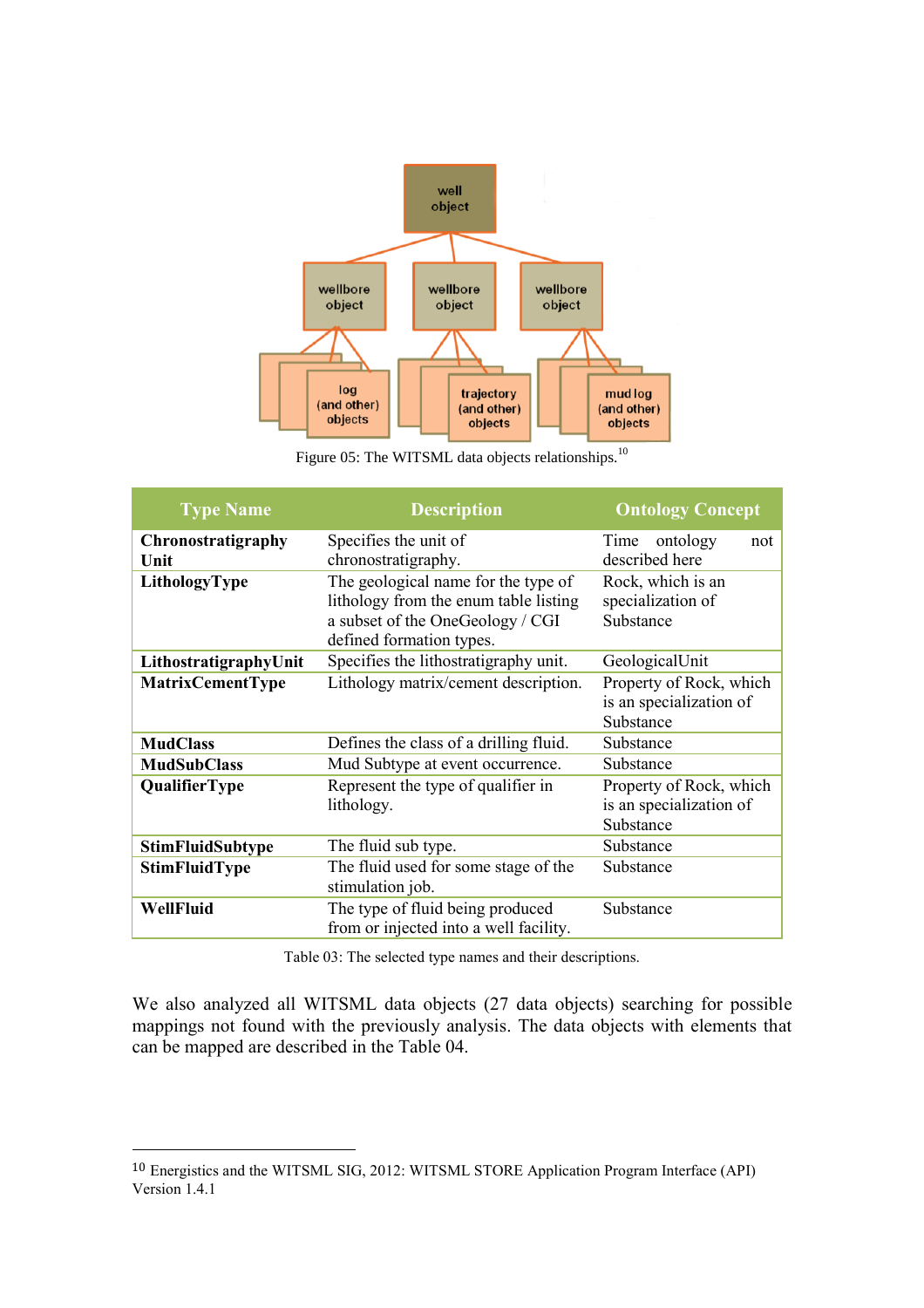| <b>Data Object</b> | <b>Description</b>                                                                                                                                         | <b>Ontology Concept</b>                                                                           |
|--------------------|------------------------------------------------------------------------------------------------------------------------------------------------------------|---------------------------------------------------------------------------------------------------|
| bhaRun             | Used to capture information about one<br>run of the drill string into and out of<br>the hole.                                                              | - Substance<br>- Hydrogeology                                                                     |
| convCore           | Used to capture information about a<br>conventional core. This includes a<br>description of the geology and<br>lithology over the interval.                | - GeologicalUnits<br>- Core<br>- Properties of Rock as a<br>specialization of Substance           |
| drillReport        | Used to capture a daily drilling report<br>focused on reporting from the operator<br>to partners or to a governmental<br>agency.                           | Substance<br>$\omega$ .<br>- Production concepts not<br>described here                            |
| fluidsReport       | Used to capture an analysis of the<br>drilling mud.                                                                                                        | - Substance<br>- Production concepts not<br>described here                                        |
| formationMarker    | Used to capture information about a<br>geologic formation that was<br>encountered in a wellbore.                                                           | - GeologicalUnits<br>- GeologicalTime                                                             |
| mudLog             | Used to capture information in a mud<br>log. This includes lithologic<br>information derived from cuttings<br>encountered on a shaker screen at a<br>site. | - GeologicalUnits<br>- GeologicalTime<br>- Properties of Rock as a<br>specialization of Substance |
| opsReport          | Used to capture a daily drilling report<br>focused on reporting from the service<br>company to the operator.                                               | - Substance                                                                                       |
| sidewallCore       | Used to capture information about a<br>core from the side of a borehole.                                                                                   | - Properties of Rock as a<br>specialization of Substance                                          |
| stimJob            | Used to capture a post job summary<br>report about a stimulation (fracture)<br>job.                                                                        | - Properties of Rock as a<br>specialization of Substance                                          |
| well               | Used to capture the general<br>information about a well. This might<br>sometimes be called a well header.                                                  | - Not a Geology concept.<br>- Production ontology not<br>described here                           |

Table 04: The result of the analysis realized with WITSML data objects.

As we did with LAS types, we classified the geological concepts found in the selected WITSML data objects according to the presented properties from foundational ontologies. The analyzed concepts are: oil, water, gas, rock, cuttings samples, geology interval, formation, core, mud, well and wellbore. The concepts oil, water, rock, formation and core are present in the LAS format and were already classified in Section 4.1 (result presented in the Table 02). The concept *GeologyInterval* is a definition related to a time ontology. In brief, a *GeologyInterval* is a rigid concept with its own identity that preserves unity. The concepts that remain to be classified are thus: *gas*, *cutting sample*, *mud*, *well*, *wellbore* and *GeochronologicUnit*.

The type *gas* has no unity like the rock, oil and water types, since all these types can only be individualized by other concepts. We consider gas as a specialization of Substance. *Cuttings samples* are samples of rocks that were extracted from the wellbore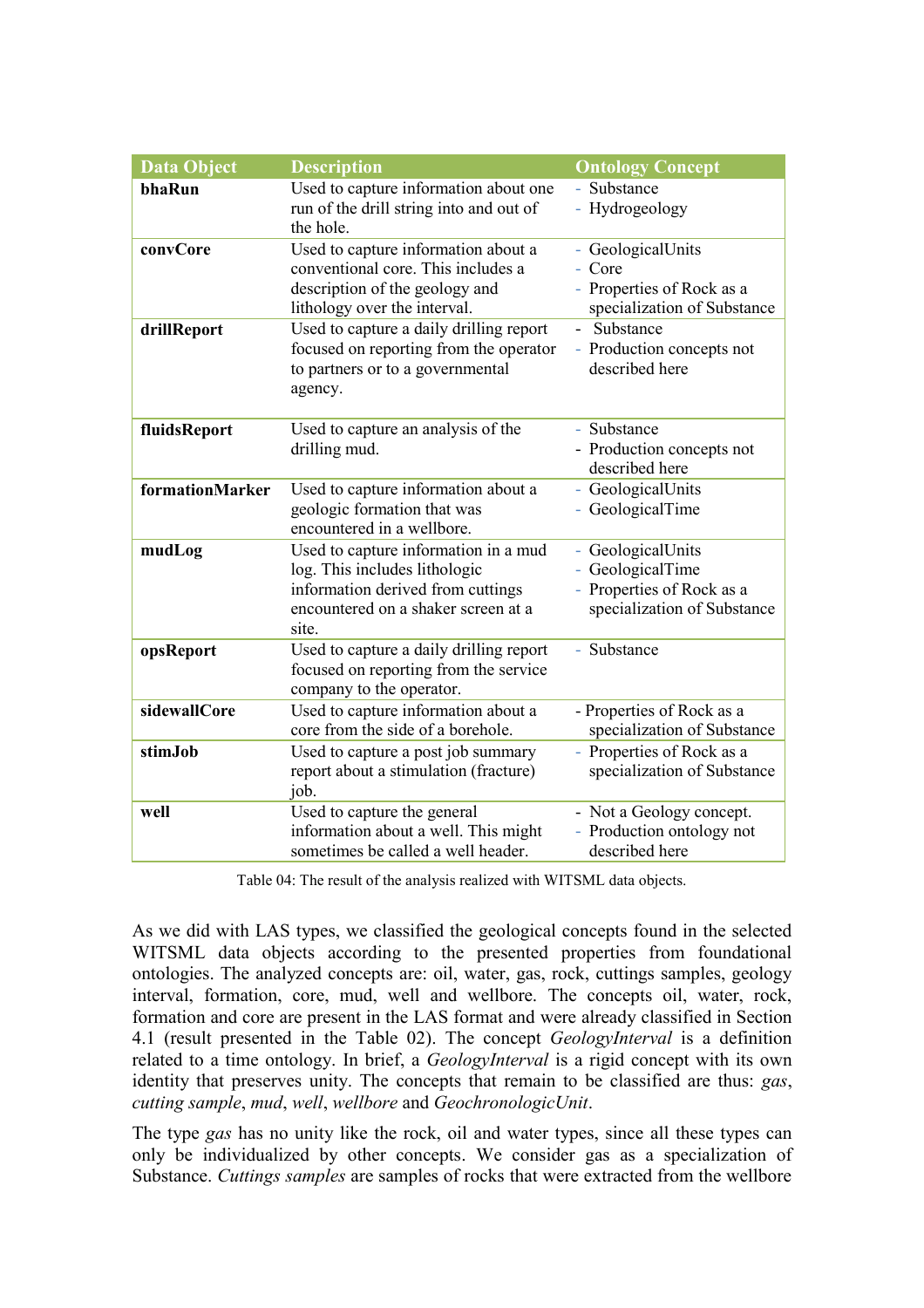during the drilling process. So, this type offers the identity and unity principles for its instances. Also, it is a rigid concept, since its instances cannot fail to be so, unless it ceases to exist. We classify it as a specialization of the proposed concept *SampleOfRock*. *Mud* is a term that is generally synonymous with drilling fluid and that encompasses most fluids used in hydrocarbon drilling operations, especially fluids that contain significant amounts of suspended solids (cuttings samples or samples of rocks), emulsified water or oil. Mud has not unity and includes all types of water-base, oil-base and synthetic-base drilling fluids, which means that its instances are the instances of several other rigid concepts which have their own identity. Mud corresponds to the ontological type *category* (rigid concepts that have not proper identity and group other instances using some property of interest). The types *Well* and *Wellbore* are rigid and offer unity principles, but they will not be further analyzed here because they are not Geology concepts. Finally, the concept *GeochronologicUnit* is a rigid concept having identity and unity, which corresponds to a set of *GeologicalUnit* that are grouped since they correspond to a given *GeologicalTimeInterval*. The results for the concepts that were not previously classified are presented in Table 05. The signs + indicates that the concept preserve that property, while – means the opposite. The sign  $\sim$  indicates that for some instances the property is preserved, but for others no.

| <b>Type</b>           | <b>Supplies Carries</b><br><b>Identity</b><br>$\left( \text{O}\right)$ | <b>Identity</b> | <b>Rigidity</b><br>(R) | <b>Relational</b><br><b>Dependence</b><br>$\bf(D)$ | <b>Unity</b><br>(U |
|-----------------------|------------------------------------------------------------------------|-----------------|------------------------|----------------------------------------------------|--------------------|
| <b>Cutting sample</b> |                                                                        |                 |                        |                                                    |                    |
| Gas                   | ┿                                                                      |                 |                        |                                                    |                    |
| Mud                   | $\overline{\phantom{0}}$                                               |                 |                        |                                                    |                    |
| Well                  |                                                                        |                 |                        |                                                    |                    |
| Wellbore              | -                                                                      |                 |                        |                                                    |                    |
| GeochronologicUnit    |                                                                        |                 |                        |                                                    |                    |

Table 05: The result of the classification realized with LAS types.

### **4.3. RESQML**

RESQML is an industry initiative to provide open, non-proprietary data exchange standards for reservoir characterization, earth and reservoir models proposed by Energistics's Special Interest Groups (SIG)<sup>11</sup>. RESOML is an XML-based data exchange standard that helps addressing the data-incompatibility and data-integrity challenges faced by professionals in petroleum industry when using the multiple software technologies required along the entire subsurface workflow, for analysis, interpretation, modeling, and simulation.

The release available for the public is RESQML V1.1, which is strictly focused on data exchange. However, recently, a new version is being developed, RESQML V2 [\(Endres](#page-19-3)  [et al., 2013; Deny et al., 2013\)](#page-19-3). The key goal of this version is to provide a mechanism for transferring relationship information (between data-objects, such as faults, horizons and grids), while continuing to expand the fundamental data types within the standard, for example, unstructured simulation grids.

 11 [www.energistics.org/reservoir/resqml-sig](http://www.energistics.org/reservoir/resqml-sig)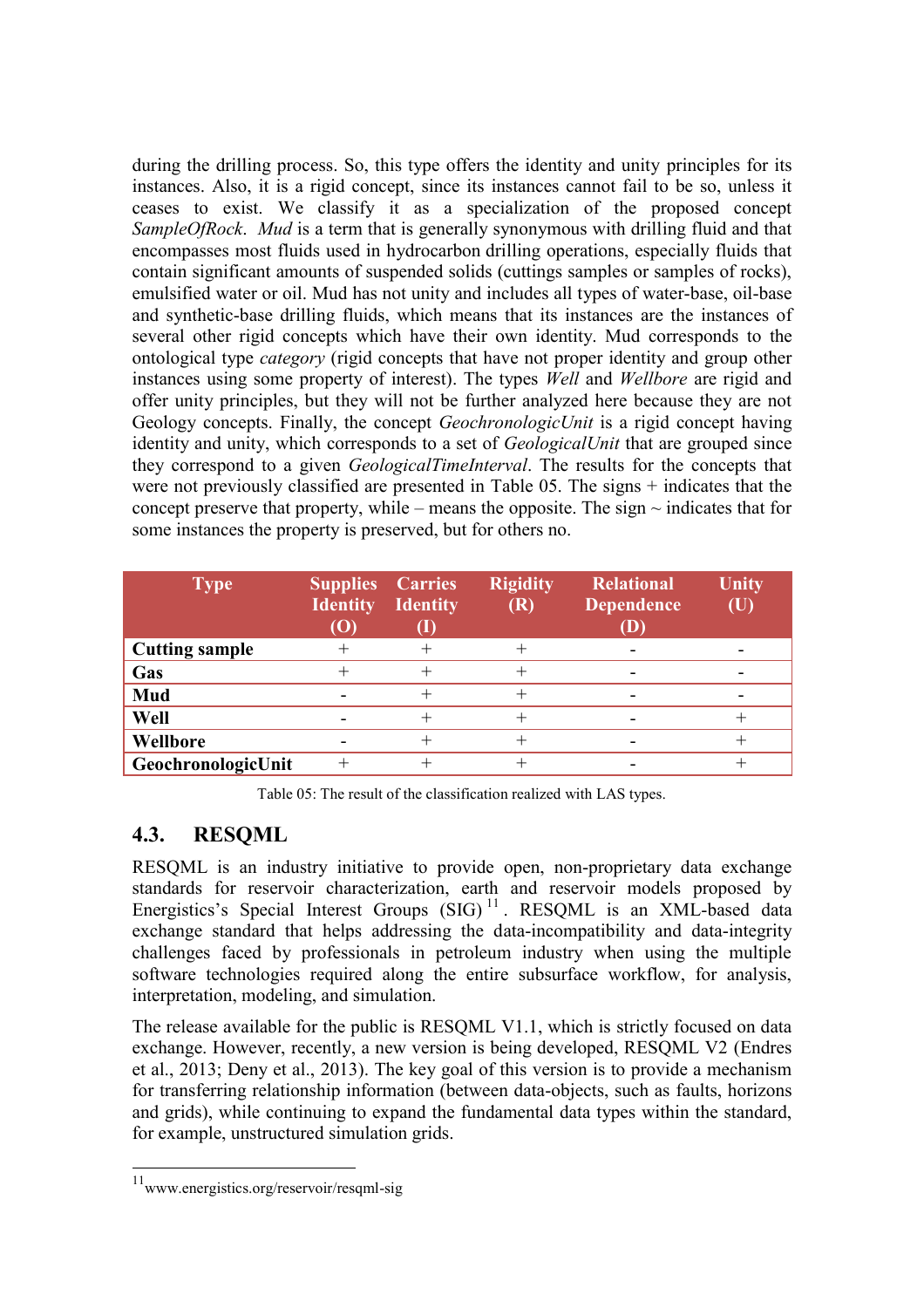We analyzed the data types referenced by elements and attributes in RESQML V1.1 and V2 data objects and component schemas that have restricted content, as we did with WITSML data types. Among the 6 data types analyzed below, we do not identify any possible mapping with Basic Geology ontology and its sub-ontologies. However, it is important to note that the RESQML V1.1 includes integration with just a few WITSML data objects (well, wellbore, trajectory, formation marker, and well log). The full integration of RESQML V2 and WITSML V1.4.1.1 is still under development by the time we wrote this paper. As presented previously in the WITSML section, some of the concepts that already have integration with RESQML V1.1 (formation maker and well) can be mapped with the presented ontology.

After that, we analyzed all RESQML V1.1 data objects (6 data objects) searching for possibly mappings. The data objects with elements that can be mapped are described in the Table 06.

| <b>Data Object</b>         | <b>Description</b>                                                                                                                                                                     | <b>Ontology Concept</b>                                         |
|----------------------------|----------------------------------------------------------------------------------------------------------------------------------------------------------------------------------------|-----------------------------------------------------------------|
| areaOfInterest             | A GML based feature representing<br>the area of interest. This contains a<br>mandatory bounding box and an<br>optional polygon outline.                                                | - GeologicalLocation                                            |
| <i>interfaceFeatureSet</i> | A set of interface features and their<br>geometry. These by themselves do<br>not represent a coherent model. They<br>build blocks <sup>12</sup> that can be used to<br>create a model. | - GeologicalBoundary<br>- GeologicalObject<br>- Geological Unit |
| griddedVolumeSet           | A container for 3D grids and related<br>properties.                                                                                                                                    | - GeologicalObject<br>- Properties of Geological<br>Unit        |

Table 06: The result of the analysis realized with RESQML data objects.

The RESQML V1.1 type *InterfaceFeatureSet* abstracts the several elements that instantiate to limits in the 3D Model, such as *fault*. The element fault can be mapped with the geological object named *Fault*, which is a *GeologicalBoundary*, a specialization of Geological Object in the Basic Geology Ontology. Also, the element *Fault* is characterized by having a *GeologicalStructure*, named *FaultStructure.* Another element of the type *InterfaceFeatureSet* is *horizon*. The element *horizon* can be mapped to *Horizon* with is a specialization of *GeologicalBoundary*. Here we will present our classification of these two concepts (*fault* and *horizon*), according to the properties of identity, rigidity, essentiality and unity. Also, we will present the classification of the concept *geological location*, which is a property of the concepts *Fault* and *Horizon*. However, for a better understanding of our classification, it is important to understand the meaning of these concepts:

*Fault*: is a break within geological material across which there exists an observable displacement (corresponding to the offset of segments or points that were once continuous or adjacent). As an object, a fault can be approximated as

<sup>12</sup> A *geological block* is a volume of contiguous material points all belonging to the same geological formation and fully limited by a set of geological surfaces or by an external boundary of the model [\(Perrin and Rainaud, 2013\)](#page-18-10).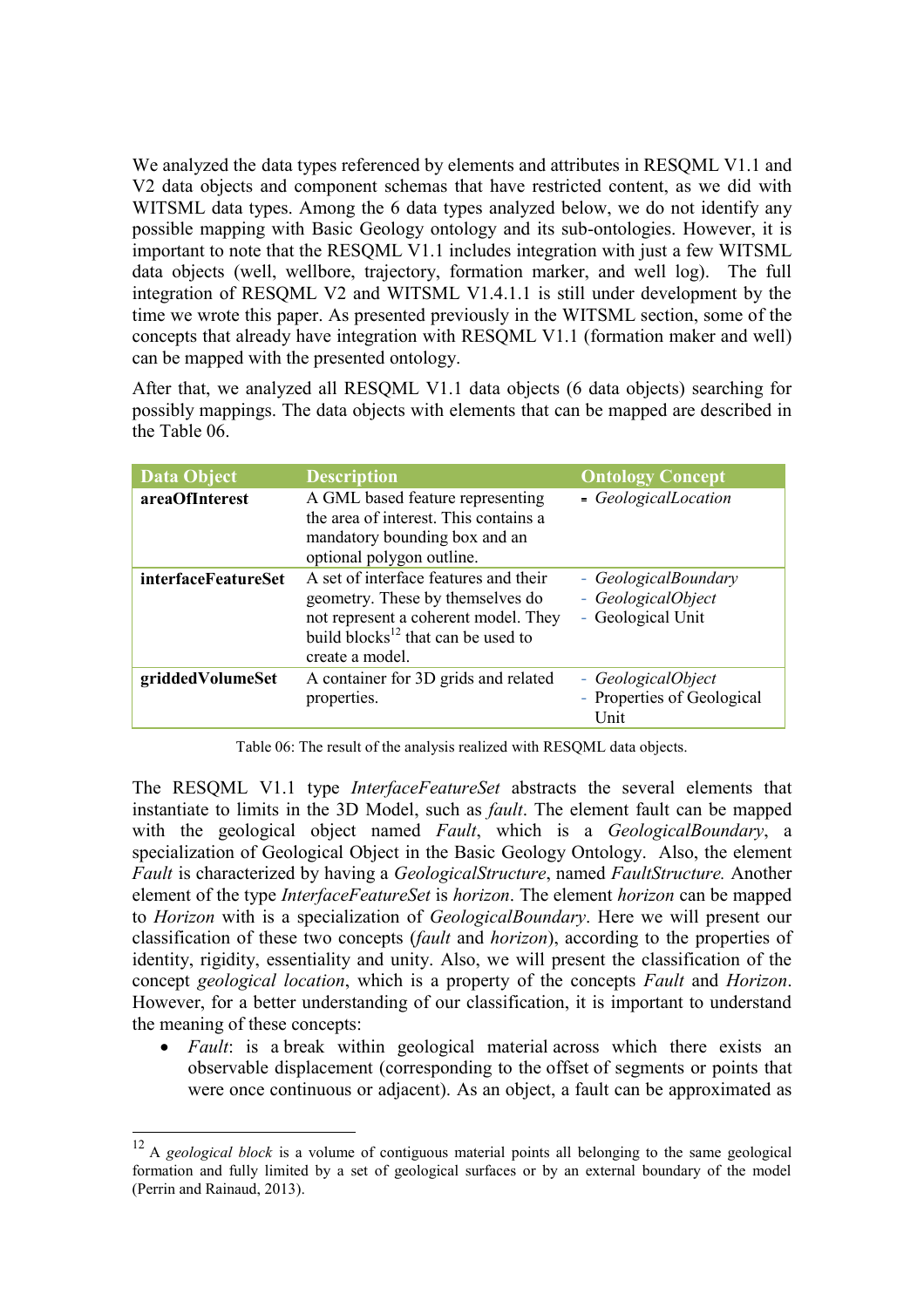a very thin tabular volume possibly made of brittle rock. Within earth models, faults are currently represented as mere surfaces or as volumes of zero thickness. Depending on the relative direction of displacement between the rocks and fault blocks, on either side of the fault, the fault movement is described as normal, reverse or strike-slip. Thus, we can assert that a fault separates different geological units that are not parts of the faults but only neighboring it. However, even when an observed geological discontinuity does not separate different geological units, it may still be a fault, since a fault can locally separate rock entities that belong to one thick unit.

 *Horizon*: according to the definition given in the glossary of the book "Shared Earth Modeling" [\(Perrin and Rainaud, 2013\)](#page-18-10), *horizon* is "a term used for designating either a unit boundary or a remarkable bed of small thickness. It can also correspond to a sedimentary boundary" A horizon may be a surface where seismic waves are reflected and thus correspond to a seismic horizon. . In this paper, we adopt only the second meaning, and then a horizon has not substance.

In view of this, it is possible (and essential for geomodeling of geological mapping) to consider faults and horizons as objects, because things that can be observed can materialize both concepts. Then, we can say that they offer the principle of identity and unity for their instances. Also, both concepts are rigid, since their instances will remain what they are along the whole existence. A fault or a horizon may change its name or its age but there is practically no chance that it changes its nature. A fault will always remain a fault; a horizon will always remain a horizon.

Finally, the concept *GeoLocation* represents an essential property of an instance of fault and/or horizon. Although it is not an independent object since it inheres to a fault or horizon, this property is essential to all its possible instances. Thus, it is a rigid property. The result of this analysis is presented in the Table 07.

| <b>Type</b>    | <b>Supplies</b><br><b>Identity</b><br>$\mathbf{(O)}$ | <b>Carries</b><br><b>Identity (I)</b> | <b>Rigidit</b><br>y(R) | <b>Relational</b><br><b>Dependence (D)</b> | Unity<br>$(\mathbf{U})$ |
|----------------|------------------------------------------------------|---------------------------------------|------------------------|--------------------------------------------|-------------------------|
| Fault          |                                                      |                                       |                        | -                                          |                         |
| <b>Horizon</b> |                                                      | +                                     |                        | -                                          |                         |
| GeoLocation    | $\overline{\phantom{0}}$                             | ۰                                     |                        |                                            |                         |

Table 07: The result of the classification realized with RESQML types.

RESQML is built with several other objects and properties that cannot be mapped to the concepts of Basic Geology Ontology and therefore they were not described here. Also, for a question of space and comprehension, we present only a subset of the Geology concepts required to model a petroleum prospect. A deeper analysis will be detailed in further reports related to our project.

### **5. Conclusion**

We presented in this paper a brief view of a methodology for ontological analysis of earth models, aiming in providing support for information integration and software interoperability. We founded our analysis in the philosophical background of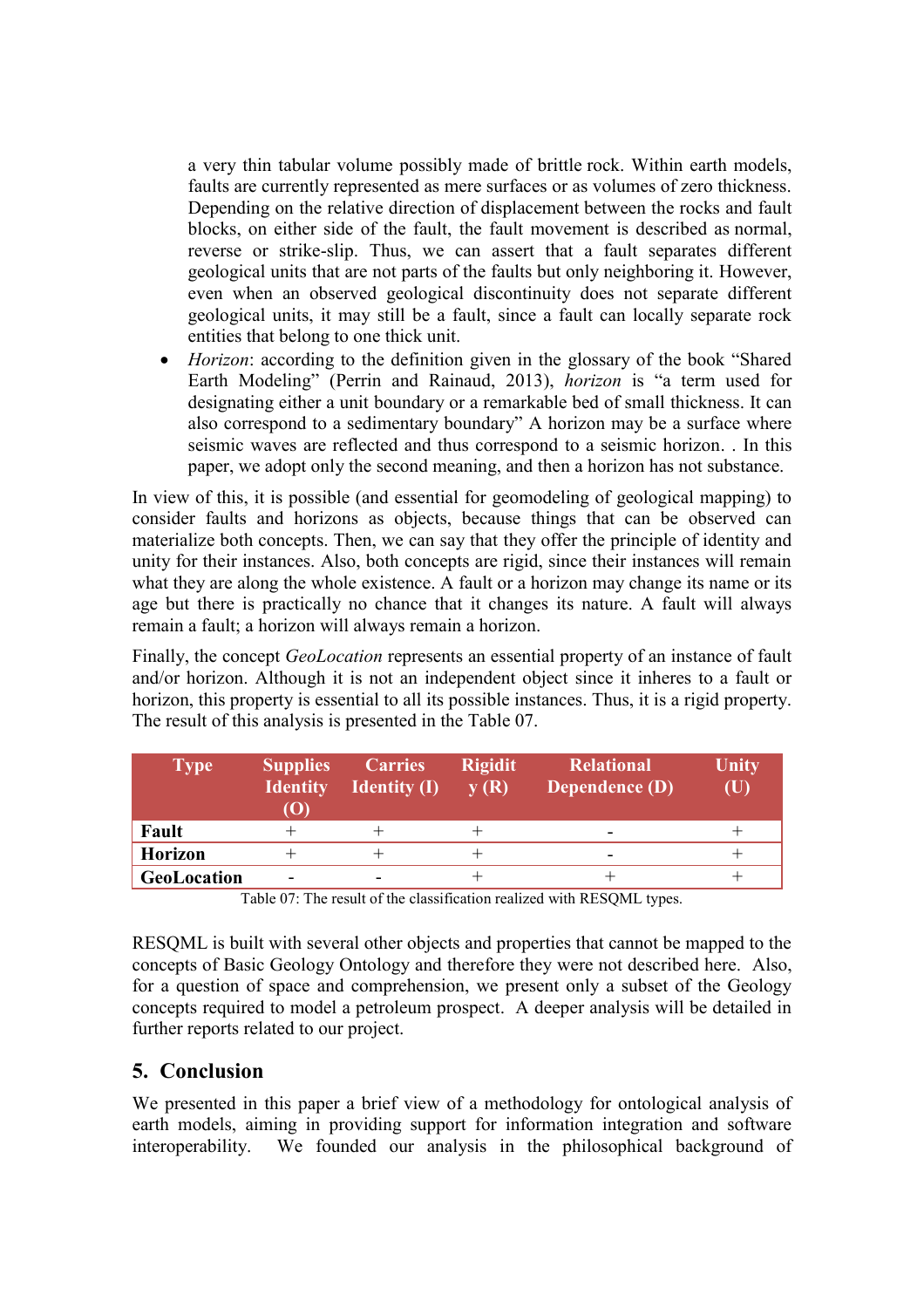ontological studies about the nature of the existence of being, updated with recent development in Computer Sciences.

Our claim is that the interoperability among earth models built and manipulated by different professionals and systems can be achieved by making apparent the intended meaning of the geological objects represented in the models. We describe the ontological meaning of Geology concepts and relationships previously modeled in the Basic Geology Ontology. The paper does not intend to cover the whole Geology domain in proper extension and detail. Thus, the few concepts that have been analyzed are those which are more frequently found in Earth models and which are of central importance for anchoring petroleum exploration models into raw data and into entities existing in the reality.

We showed that few ontological properties inhered to concepts - identity, rigidity, essentiality and unity – are enough to clarify the meaning of the modeled entities and to define the similarities and identities between models and data. These properties elucidate which are the concepts that are essential to the modeled reality and can be used for providing a unified view over this reality. In addition, the understanding of the modeling principles can lead to clean the future models of the entities that have no proper existence in reality (i.e., that have no instances). This allows modelers to develop naturally integrable models based on a common framework of the essential rigid concepts.

We also discussed several misconceptions about relationship meaning commonly found in Earth models. From these, the more significant are: the mix of the concepts *geological unit* (a delimited object in 3D space and time) and *rock* (the substance of what this object is made), the relation between geological unit and their spatial limits (boundaries, faults) and internal structure (geological structures, sedimentary structures), which are rigid concepts that are inseparable parts of lithological units and not properties of them.

Due to space, we have only analyzed in this paper some main concepts and properties attached to geological objects leaving apart some other important properties (permeability, granulometry, age, etc.) that we have studied. Moreover, significant work remains to be done for studying the ontological properties of all the objects that have to be considered when building earth models. The authors of this paper will go on working to achieve this goal.

### **6. References**

<span id="page-17-0"></span>Abel, M. (2001). The study of expertise in Sedimentary Petrography and its significance for knowledge engineering (Doctoral Thesis). *Computer Pos-Graduation Program*, UFRGS, Porto Alegre, 239.

<span id="page-17-1"></span>Cox, S. J., & Richard, S. M. (2005). A formal model for the geologic time scale and global stratotype section and point, compatible with geospatial information transfer standards. *Geosphere*, *1*(3), 119-137.

Deny, L., Verney, P., Schey, J., King, M. J., Henri-Bally, R. C., & Rainaud, J. F. (2013, September). Delivering key WITSML Measured and Interpreted Well Information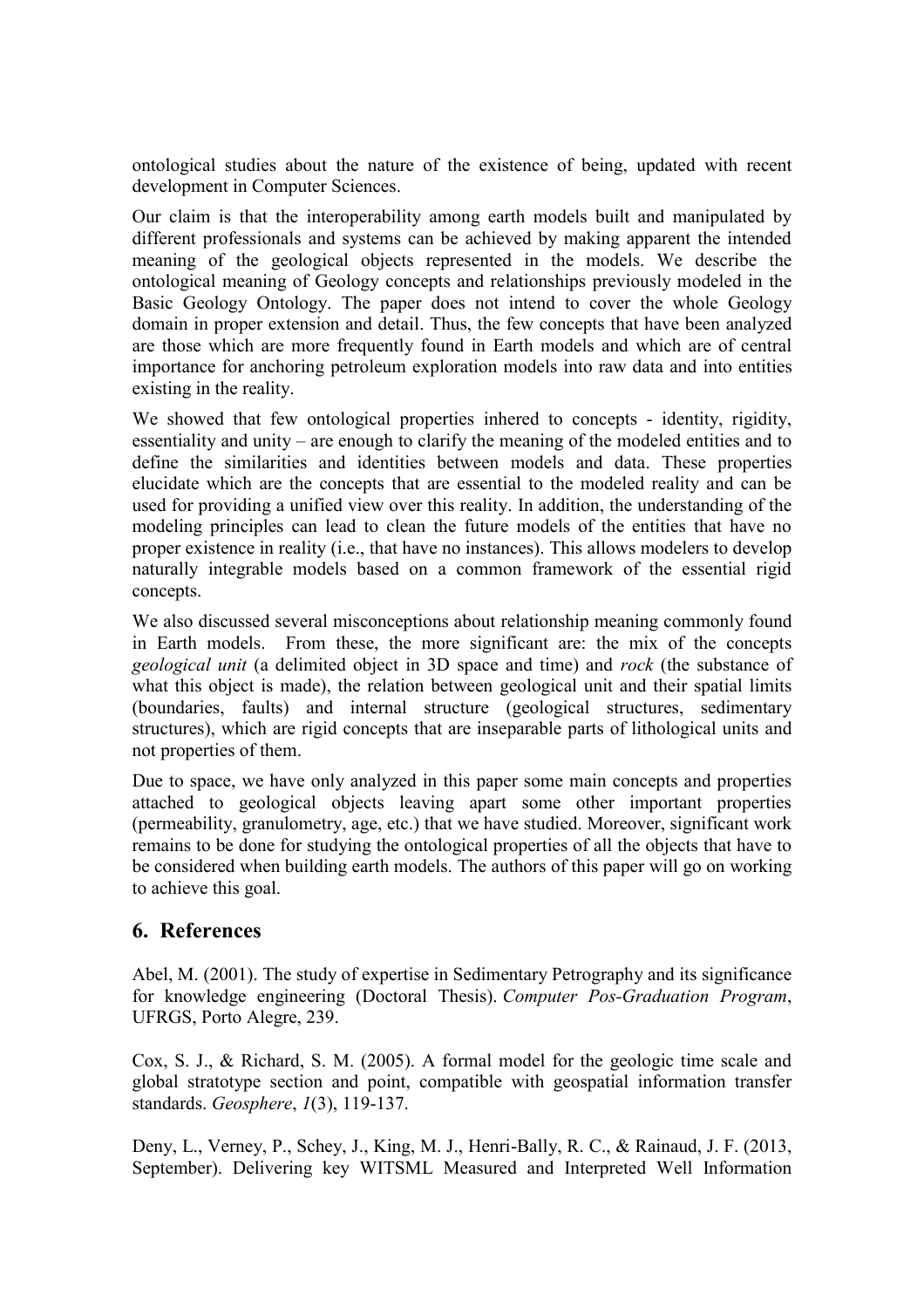Through RESQML V2 for Reservoir Characterization and Flow Simulation. In *SPE Annual Technical Conference and Exhibition*. Society of Petroleum Engineers.

Endres, D. M., King, M. J., Schey, J., Rainaud, J. F., Deny, L., Verney, P., & Morandini, F. (2013, June). How RESQML Version 2 Can Facilitate the Update of a Reservoir Model. In *EAGE Annual Conference & Exhibition incorporating SPE Europec*. Society of Petroleum Engineers.

<span id="page-18-2"></span>Guarino, N. (Ed.). (1998). *Formal ontology in information systems: Proceedings of the first international conference (FOIS'98), June 6-8, Trento, Italy* (Vol. 46). IOS press.

<span id="page-18-3"></span>Guarino, N., & Welty, C. A. (2009). An overview of OntoClean. In *Handbook on ontologies* (pp. 201-220). Springer Berlin Heidelberg.

<span id="page-18-9"></span>Guizzardi, G. (2005). *Ontological foundations for structural conceptual models*. CTIT, Centre for Telematics and Information Technology.

<span id="page-18-1"></span>Gruber, T. R. (1992). *Ontolingua: A mechanism to support portable ontologies*. Stanford University, Knowledge Systems Laboratory.

<span id="page-18-7"></span>Lorenzatti, A., Abel, M., Nunes, B. R., & Scherer, C. M. (2009). Ontology for imagistic domains: Combining textual and pictorial primitives. In *Advances in Conceptual Modeling-Challenging Perspectives* (pp. 169-178). Springer Berlin Heidelberg.

<span id="page-18-0"></span>Mastella, L. (2010). *Semantic exploitation of engineering models: application to petroleum reservoir models* (Doctoral dissertation, Thesis, March 2010, Ecole des Mines de Paris (ENSMP), Paris, France, p 247).

<span id="page-18-5"></span>Omdal, S. (2006, May). The integrated information platform (iip) for resevoir and subsea production systems. Technical report, Norwegian Oil Industry Association (OLF) 2005, POSC IntOPS SIG Regional Meeting.

<span id="page-18-6"></span>Perrin, M., Mastella, L. S., Morel, O., & Lorenzatti, A. (2011). Geological time formalization: an improved formal model for describing time successions and their correlation. *Earth Science Informatics*, *4*(2), 81-96.

<span id="page-18-10"></span>Perrin, M., & Rainaud, J. F. (Eds.). (2013). *Shared Earth Modeling: Knowledge Driven Solutions for Building and Managing Subsurface 3D Geological Models*. TECHNIP OPHRYS EDITIONS.

<span id="page-18-8"></span>Raskin, R. G., & Pan, M. J. (2005). Knowledge representation in the semantic web for Earth and environmental terminology (SWEET). *Computers & Geosciences*, *31*(9), 1119-1125.

<span id="page-18-4"></span>Richard S.M. (2006). Geoscience concept models in inha, A. K. ed (2006). *Geoinformatics: data to knowledge*. Geological Society of America, especial Paper n° 397, Boulder, USA, pp. 81-107